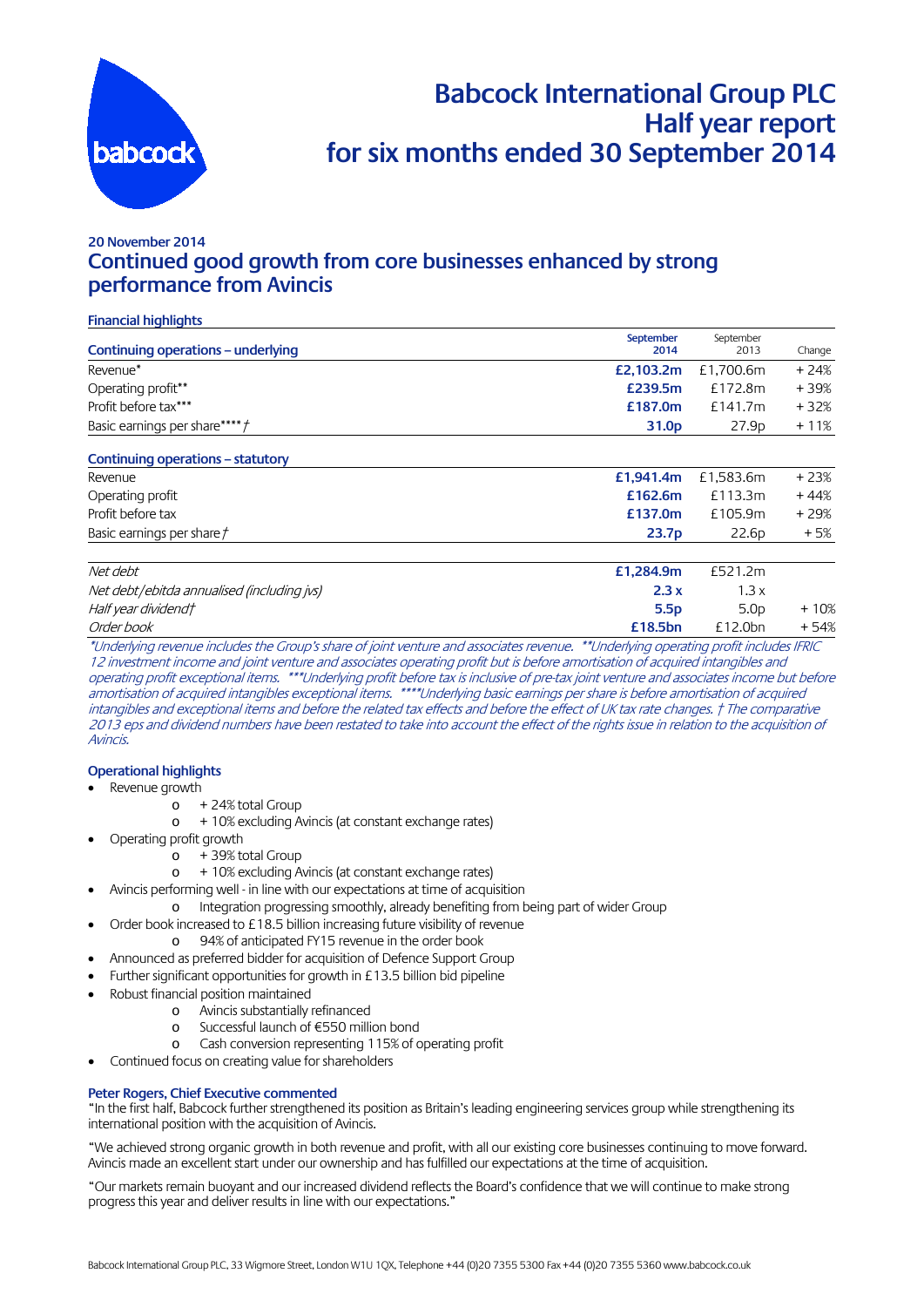### **Contact Babcock International Group PLC** Franco Martinelli, Group Finance Director Tel: 020 7355 5300 Terri Wright, Head of Investor Relations

**FTI Consulting**  Nick Hasell

Tel: 020 3727 1340

**A presentation for investors and analysts** will be given today, 20 November 2014, at 9:00 am at RBS, 250 Bishopsgate, London EC2M 4AA. The presentation will be webcast live a[t www.babcockinternational.com](http://www.babcockinternational.com/) and subsequently available on demand from mid-afternoon on 20 November 2014.

To dial in to the presentation call +44 20 3059 8125 - please allow 15 minutes to register for both the webcast and the call.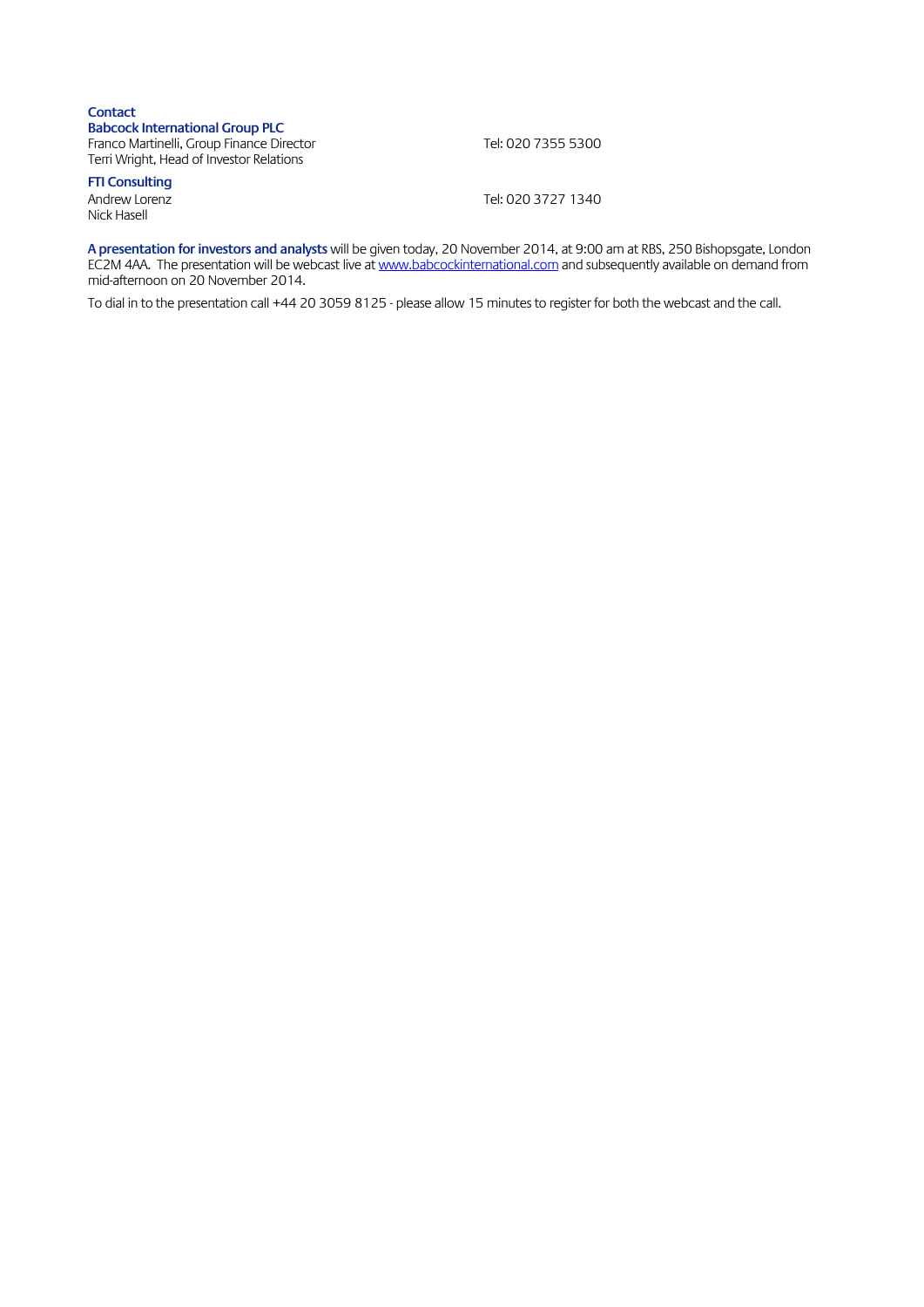## **Overview**

#### **Introduction**

The financial results for the first half of the 2014/15 financial year once again reflect the strength and stability of Babcock's operations and business activities. The Group has delivered further strong growth in revenue, operating profit and earnings per share. The integration of Avincis into the Group has continued to progress well and in addition to delivering financial results for the first half in line with our expectations at the time of acquisition, the business is using expertise from within the wider Babcock Group to put plans in place to support and strengthen its future growth opportunities and financial returns.

The Group has maintained its robust financial position and cash generation has remained a key priority for the business. Cash generated from operations was £216.8 million (2013: £146.9 million) which represents a cash conversion rate of 115% (2013: 106%). Good progress was made during the first half to refinance the Avincis debt at improved rates and in October the Group issued a €550 million bond as part of this restructuring. Net debt to ebitda at the end of the first half increased, as expected, to 2.3 times.

We believe the Group's markets remain positive as customers continue to rely on our knowledge and experience to deliver their critical services. We have a proven track record of being able to integrate and deliver technically complex programmes to drive financial and operational efficiencies. Recent contract wins will, the Board believes, continue to support and strengthen the leading positions we have in our markets and create further opportunities to grow and strengthen existing customer relationships. They also provide unique reference points for future business development opportunities not only in the UK but also in overseas markets.

#### **Interim dividend**

As the Group continues to make strong progress and with visibility remaining excellent, the Board's confidence is reflected in a 10% increase in the half year dividend to 5.5 pence per share (2013: 5.0 pence per share restated to reflect rights issue). This will be paid on 14 January 2015 to shareholders on the register at 12 December 2014.

#### **Order book and bid pipeline**

The total order book for the Group has increased by c £5 billion to £18.5 billion from the £13.5 billion announced at the time of the Group's IMS on 21 July 2014 (2013: £12 billion), reflecting the significant contract wins announced at the end of the last financial year and during the first half, notably Magnox nuclear decommissioning, London Fire Brigade fleet management and Rail electrification and track renewal contracts. This also includes the Avincis order book which stood at c £2.0 billion at the end of September. Following signature of the Maritime Support Delivery Framework (MSDF) and the resulting new contracting arrangements with the Ministry of Defence (MoD), the order book now also includes c £2 billion for work to be carried out under our Terms of Business Agreement (ToBA) which would previously only have been brought into the order book on signature of separate contracts. At the end of September, the order book provides the Group with visibility of 94% of contracted revenue for 2014/15 and 59% for the 2015/16 financial year.

During the first half the Group achieved a win rate on new contracts of 40% and on rebids of 89% (excluding the Next Generation Estates Contracts).

With c £3 billion of preferred bidder contracts moving into the order book during the first half, the total bid pipeline currently stands at c £13.5 billion compared with £16.0 billion at the time of the IMS in July (2013: c £15.5 billion). This includesthe Avincis bid pipeline of c £1.0 billion at the end of September. New bids make up 81% of the opportunities in the pipeline with rebids and extensions comprising only 10%.

The bid pipeline is supported by a number of significant opportunities in the tracking pipeline which have not yet come to market totalling in excess of £16 billion, which will deliver growth in the medium to long-term.

#### **Outlook**

Our markets, in both the UK and overseas, remain positive as customers seek financial and operational efficiencies and improvements. Against this backdrop, our business model, the scale of our operations, the depth and breadth of our experience and our successful track record are creating medium and long-term opportunities for our businesses, in existing as well as new markets and geographies.

The integration of Avincis is progressing smoothly and the business is performing in line with our expectations. Plans have been put in place to ensure the business maximises the opportunities created by being part of the larger Babcock Group.

The Group's strong order book provides excellent visibility and we continue to see significant prospects for growth as we progress bids in the pipeline and opportunities being tracked that have yet to come to market.

The Board therefore remains confident the Group will continue to make strong progress during this year and that the results for the 2014/15 financial year will be in line with its expectations.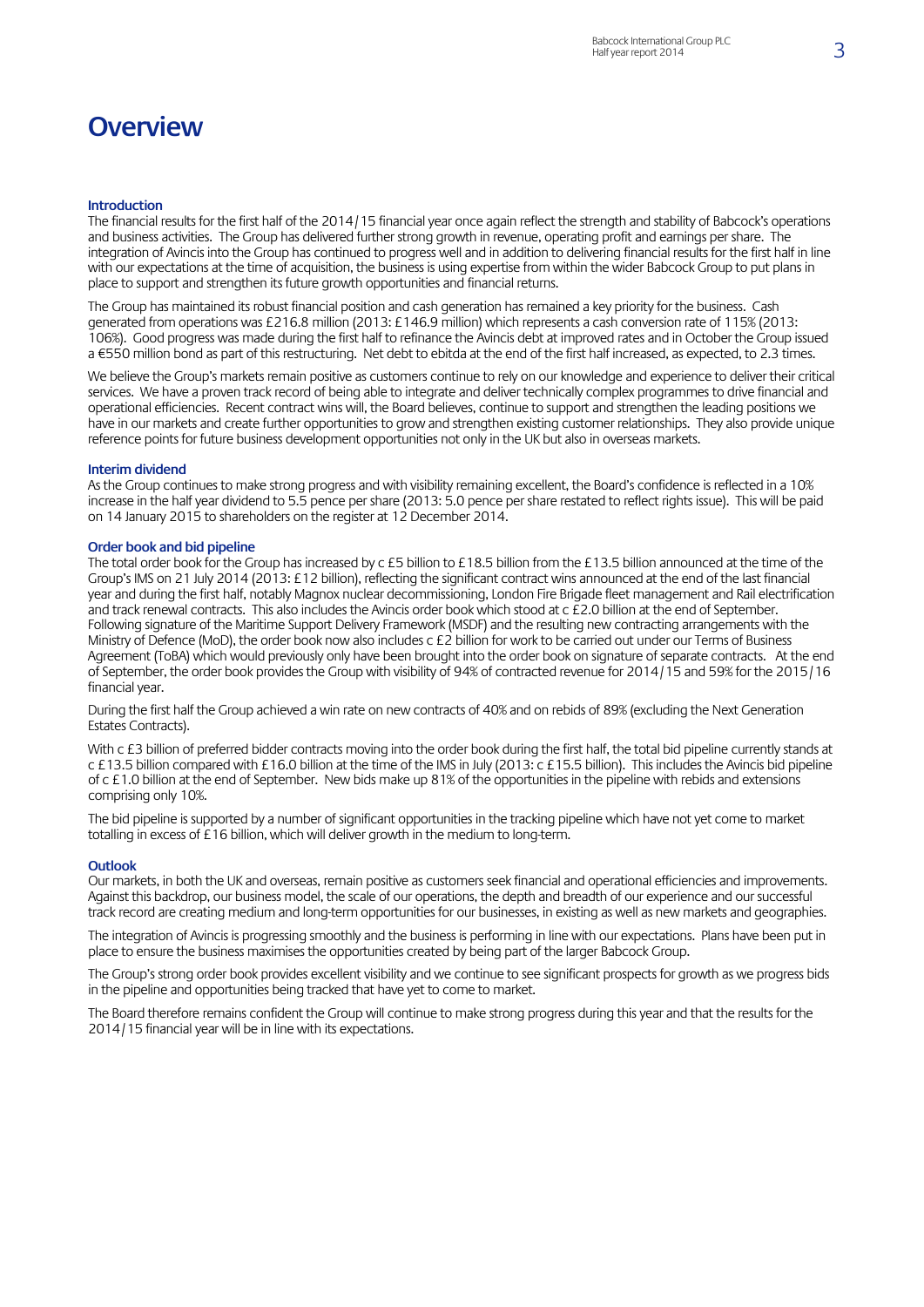## **Financial review**

Underlying - In this review, unless otherwise stated, revenue, operating profit, operating margin, net finance costs, profit before tax and earnings per share refer to results before amortisation of acquired intangibles and exceptional items. Revenue, operating profit, operating margins and net finance costs also include the Group's share of equity accounted joint ventures and associates (jv). Operating profit and operating margin include investment income arising under IFRIC12 (Accounting for Service Concession Arrangements) which is presented as financial income in the income statement. Collectively these adjustments are made to derive the underlying operating results of the business. All numbers are stated before the effect of tax rate changes. A reconciliation of statutory to underlying results is set out below. We feel that the underlying figures provide a consistent measure of business performance year to year thereby enabling comparison and understanding of Group financial performance.

#### Joint venture and associates **Continuing operations statutory £m** Revenue and operating profit £m Finance cost £m Tax £m IFRIC 12 income £m Amortisation of acquired intangibles £m Change in UK tax rate £m **Continuing operations underlying £m 30 September 2014** Revenue **1,941.4** 161.8 **2,103.2** Operating profit **162.6** 14.6 19.4 42.9 **239.5** Share of profit from jv **10.6** (14.6) 15.6 4.0 (18.7) 3.1 **–** Investment income **0.7** (0.7) **–** Net finance costs **(36.9)** (15.6) **(52.5)** Profit before tax **137.0** – – 4.0 – 46.0 – **187.0** Tax **(19.1)** (4.0) (10.6) **(33.7)** Profit after tax **117.9** – – – – 35.4 – **153.3 30 September 2013** Revenue **1,583.6** 117.0 **1,700.6** Operating profit **113.3** 11.2 19.4 28.9 **172.8** Share of profit from jv **10.2** (11.2) 12.7 3.8 (18.6) 3.1 **–** Investment income **0.8** (0.8) **–** Net finance costs **(18.4)** (12.7) **(31.1)** Profit before tax **105.9** – – 3.8 – 32.0 – **141.7** Tax **(11.6)** (3.8) (7.4) (2.7) **(25.5)** Profit after tax **94.3** – – – – 24.6 (2.7) **116.2**

#### **Statutory to underlying reconciliation**

### **Income statement**

Total revenue for the first half increased by 24% to £2,103.2 million (2013: £1,700.6 million), which includes £263.6 million of revenue from Avincis from 16 May 2014. The Babcock businesses excluding Avincis, delivered strong revenue growth for the first half of 10% at a constant exchange rate, slightly ahead of the 9% growth achieved in same period last year.

The main contributor to this growth was the Support Services division which reported a 13% increase in revenue benefiting from increased activity at its subsidiary Cavendish Nuclear as well as from its fleet support activities and a full period contribution from the Conbras business in Brazil. The Marine and Technology division also continued to progress well delivering 11% growth in revenue mainly as a result of increased warship refit activities, including the Queen Elizabeth class (QEC) aircraft carrier programme, and growing commercial activities. Despite strong growth in Support Services and Marine and Technology, the Group's revenue growth was offset by ongoing weakness in the South African Rand. Within the International division, the South African business achieved a 11% increase in revenue in local currency, although this translated into a 7% reduction in revenue in Sterling terms.

Total underlying operating profit for the Group increased by 39% to £239.5 million (2013: £172.8 million ). Excluding Avincis, operating profit increased by 10% on a constant exchange rate basis. The Defence and Security division achieved a 6% increase in operating profit, benefiting in particular from achieving milestones within the FSTA programme. For the Support Services division, despite strong growth in revenue, profits were diluted by low margin take in the early stages of new contracts, particularly within Cavendish Nuclear and the Critical Services business.

The Group operating margin increased to 11.4%, benefiting from strong operating margins in the Avincis business of 19.9%, which benefited from firefighting activities during the summer months. Excluding Avincis, the operating margin for the Babcock business remained stable at 10.2% (2013: 10.2%).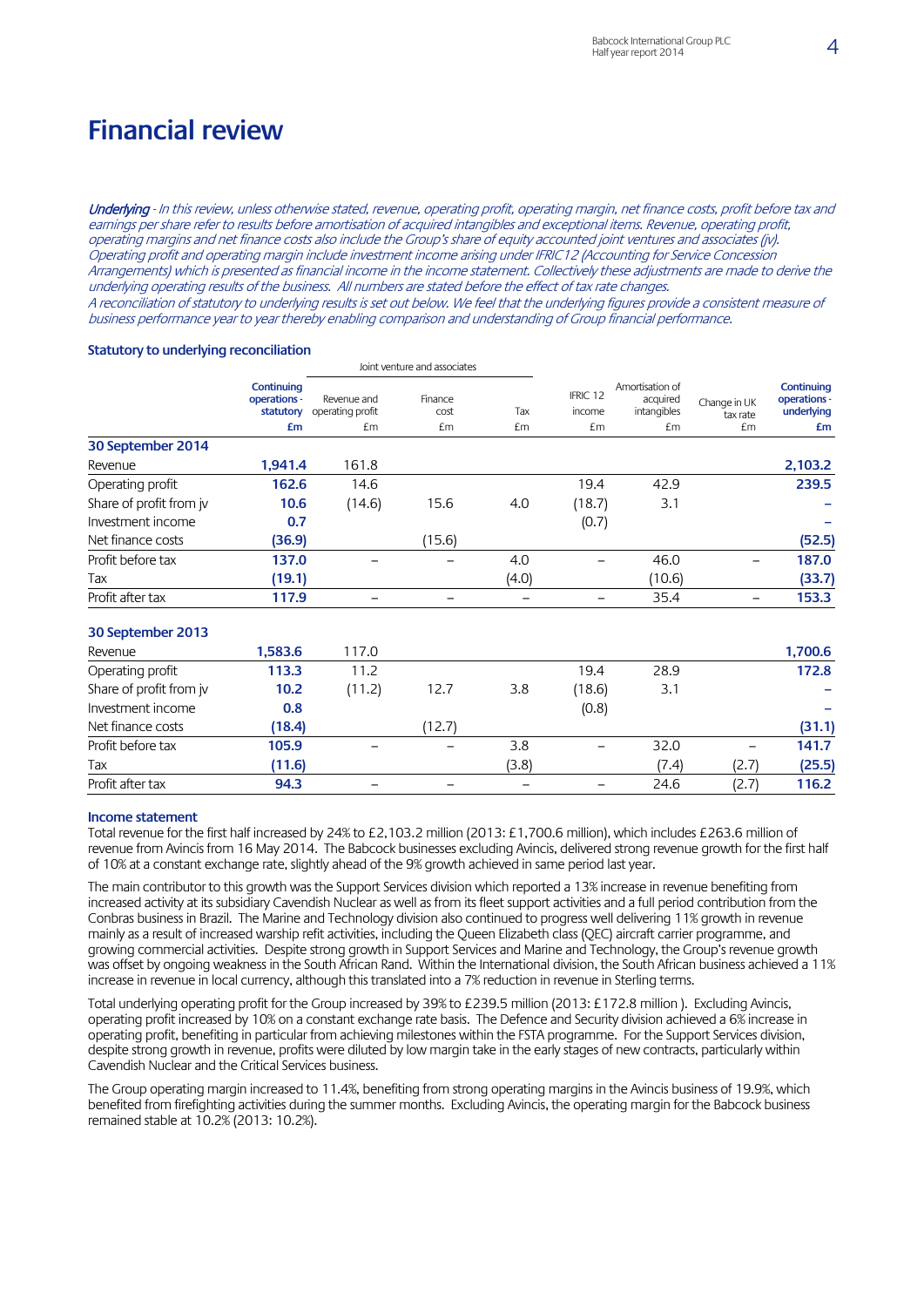Total net finance costs were £52.5 million (2013: £31.1 million) reflecting the increase in total Group debt following the acquisition of Avincis. This includes Group finance costs, including Avincis costs, of £31.4 million (2013: £13.0 million). jv interest costs increased to £15.6 million due to fair value movements on interest rate swaps(2013: £12.7 million) and retirement benefit interest remained broadly in line with last year at £5.5 million (2013: £5.4 million). During the first half, following completion of the acquisition, we made good progress refinancing Avincis' debt. We repaid and cancelled two revolving credit facilities for €145 million and £25 million as well as the €470 million and £260 million high yield notes. We successfully issued a €550 million bond, the proceeds from which were used to pay off part of the £900 million bridge facility with the remainder expected to be repaid before the year end. These actions achieved the £35 million of interest synergies targeted at the time of acquisition.

Total profit before tax increased by 32% to £187.0 million (2013: £141.7 million). Taxation charges, including the Group's share of jv tax, were £33.7 million (2013: £25.5 million) representing an effective underlying tax rate in line with last year of 18% (2013: 18%).

#### **Earnings per share**

In order to finance the acquisition of the Avincis Group and to ensure the Group maintains sufficient financial headroom for growth opportunities, the Group undertook a rights issue of 139,259,204 new ordinary shares which raised £1,077.4 million and was completed on 6 May 2014. To provide an appropriate comparison, earnings per share for 2013 have been restated to take into account the increase in the number of shares and the bonus issue of shares.

Underlying earnings per share for the first half was 31.0 pence (2013: 27.9 pence) an increase of 11%. Basic continuing earnings per share, as defined by IAS 33, was 23.7 pence (2013: 22.6 pence).

#### **Acquisitions and disposals**

On 16 May 2014 the Group completed the acquisition of the Avincis Group (Avincis), a leading provider of emergency, mission-critical helicopter and fixed-wing services for £1,759.2 million.

We acquired the Avincis business because of its significant growth potential and excellent strategic fit with Babcock. The acquisition creates not only an exciting new opportunity for the Group to move into a new market but, we believe, also creates significant growth opportunities for the Avincis business as well as the enlarged Group. Integration of the Avincis business into Babcock has progressed well as a result of the high levels of co-operation and detailed planning activities that were undertaken prior to completion. Actions are in hand to ensure we maximise the medium and long-term opportunities for the Group created by the acquisition. As part of the integration process we are also undertaking a detailed review of Avincis' future fleet requirements to optimise fleet cost and efficiency going forward.

On 29 June 2014, we completed the acquisition of 84.6% of Scandinavian AirAmbulance (SAA) for £66.1 million. SAA provides emergency medical services from bases across Sweden and Finland and will form part of the Avincis business.

#### **Cash flow and net debt**

|                                                  | 30 September | 30 September |
|--------------------------------------------------|--------------|--------------|
|                                                  | 2014         | 2013         |
|                                                  | £m           | £m           |
| Operating profit                                 | 205.5        | 142.2        |
| Non-cash items                                   | 48.2         | 30.0         |
| Exceptionals/pensions                            | (20.2)       | (4.5)        |
| Working capital                                  | (16.7)       | (20.8)       |
| Cash generated from operations                   | 216.8        | 146.9        |
| Capital expenditure (net)                        | (87.2)       | (34.9)       |
| Interest paid (net)                              | (45.9)       | (16.5)       |
| Taxation                                         | (26.2)       | (30.6)       |
| Free cash flow                                   | 57.5         | 64.9         |
| Acquisitions / disposals/jv                      | (1,819.6)    | (15.9)       |
| Issue of shares                                  | 1,077.4      |              |
| Investment/dividend received from joint ventures | 8.5          | 3.2          |
| Own shares                                       | (4.1)        | 0.7          |
| Dividends paid                                   | (86.8)       | (73.6)       |
| Exchange difference / other                      | 15.9         | (1.0)        |
| Net cash inflow                                  | (751.2)      | (21.7)       |
| Opening net debt                                 | (533.7)      | (499.5)      |
| <b>Closing net debt</b>                          | (1, 284.9)   | (521.2)      |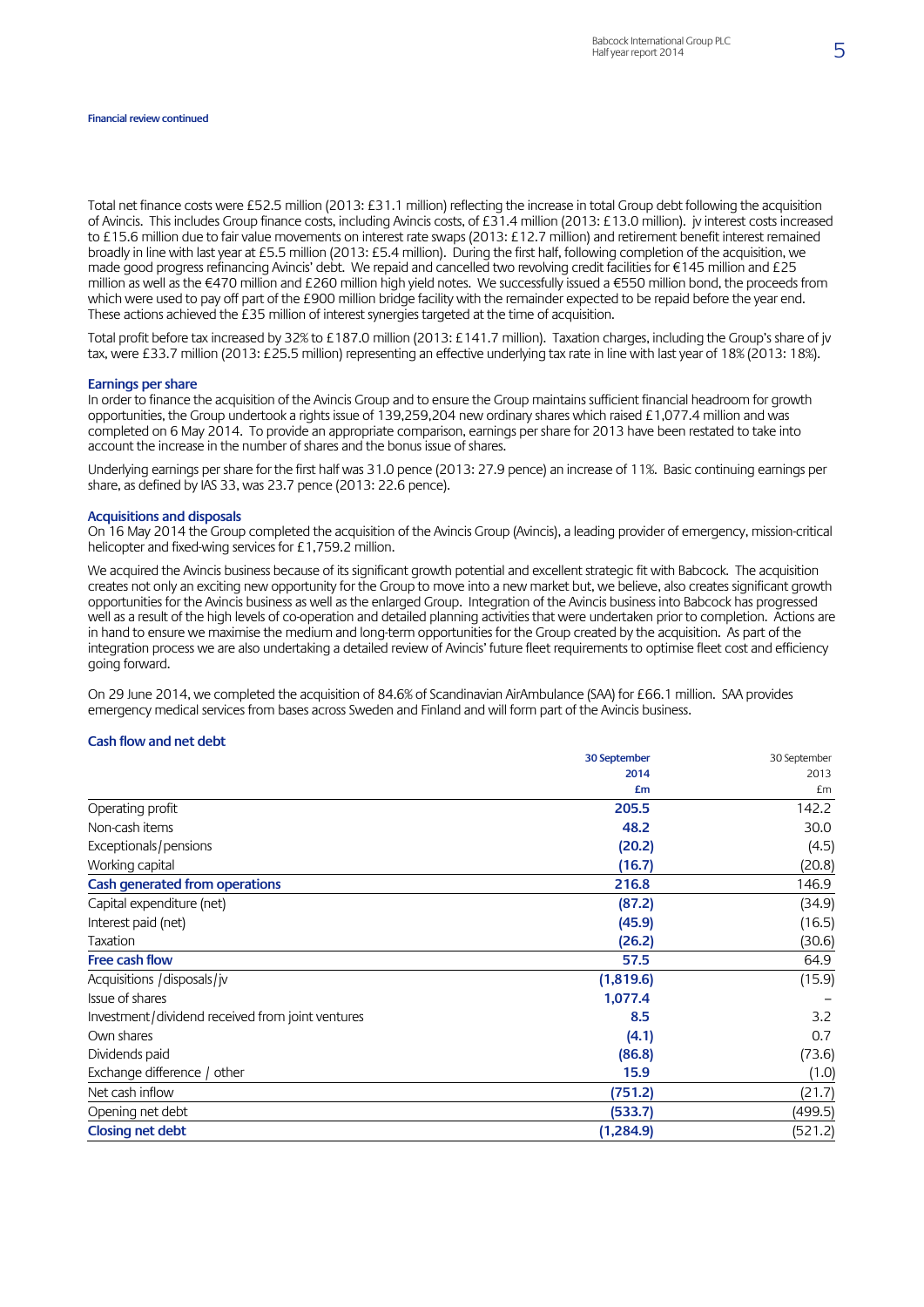#### **Financial review continued**

Exceptional cash items in the first half relate to acquisition costs of £(14.0) million (2013: £nil) and pension payments in excess of the income statement of £(6.2) million (2013: £(4.5) million). Working capital cash flows during the period were £(16.7) million (2013: £(20.8) million) . Cash generated from operations, after working capital movement, was £216.8 million (2013: £146.9 million) resulting in a conversion rate of underlying operating profit to cash of 115% (2013: 106%).

Net capital expenditure (including new finance leases) during the first half was £87.2 million (2013: £34.9 million) or around 2.2 times depreciation. This increase related mainly to capital expenditure at Avincis in addition to investment in dockyard facilities for the Marine and Technology division. During the second half we will convert £25 million of Avincis first half capital expenditure into operating leases and therefore adjusting for this capital expenditure would have been £62.2 million or 1.6 times depreciation. We expect capital expenditure for the full year to be c £120 million.

As identified at the time of acquisition, the Group has a number of initiativesin place to achieve a return on invested capital ahead of the Group's weighted average cost of capital by 2017. These actions focus on the following areas

- Driving growth existing opportunities plus maximising benefits of enlarged Group giving operational gearing
- Pricing increased demand for new technology and improved safety
- Operating costs overhead and procurement efficiencies, fleet rationalisation
- Financing optimise leasing versus ownership, improve lease terms and refinance debt

Net cash interest paid, excluding that paid by joint ventures, was £45.9 million (2013: £16.5 million). After taxation payments of £26.2 million (2013: £30.6 million), free cash flow was £57.5 million (2013: £64.9 million).

Free cash flow was £57.5 million (2013: £64.9 million), or £82.5 million after adjustments in capital expenditure referred to above, which gave an adjusted free cash flow yield, after interest and tax, of 2.6%.

Acquisitions and disposals of £(1,819.6) million (2013: £(15.9) million), relate to the acquisition of the Avincis Group completed on 16 May 2014 and Scandinavian AirAmbulance completed on 30 June 2014.

Dividend payments during the first half totalled £86.8 million (2013: £73.6 million). Total net cash outflow was £751.2 million (2013: £21.7 million) which resulted in total net debt at the end of the first half of £1,284.9 million (30 September 2013: £521.2 million; 31 March 2014: £533.7 million). This gives a net debt to earnings before interest, tax, depreciation and amortisation (ebitda) ratio of 2.3 times (30 September 2013: 1.3 times) after adjusting for pro forma acquisition ebitda for the non-owned period. As indicated at the time of the Avincis acquisition, we expect the net debt to ebitda ratio at 31 March 2015 to be c 2.2 times allowing for the acquisition of the Defence Support Group (DSG).

#### **Pension**

#### Accounting valuations

The IAS 19 valuation for accounting purposes showed a market value of assets of £3,462.6 million in comparison to a valuation of the liabilities based on AA corporate bond yields of £3,733.2 million. The total accounting deficit, pre-tax, of the Group's combined defined benefit pension schemes was £270.7 million (30 September 2013: £382.2 million; 31 March 2014 £267.7) million. The continued hedging of inflation and interest rate changes has helped to mitigate volatility in the value of assets and liabilities. The Babcock International Group Scheme benefits have been adjusted from 1 October 2014 to reduce future costs and in addition employee contribution rates are increasing by 2% per annum to 6.0% over the next three years. Further action will reduce the ongoing deficit contribution by £6 million per annum in addition to the above.

As at 30 September 2014, the key assumptions used in valuing pension liabilities were

| Discount rate        | 4.1% (31 March 2014: 4.5%) |
|----------------------|----------------------------|
| Inflation rate (RPI) | 3.2% (31 March 2014: 3.3%) |

#### Cash contributions

As a result of agreeing lower deficit payments with the Trustees of the main Babcock International Group Scheme as well as revised benefit arrangements in this scheme, the Group expects to pay £82 million into the defined benefit pension schemes in 2014/15. Of this £29.7 million was paid during the first half of the year (2013: £29.5 million).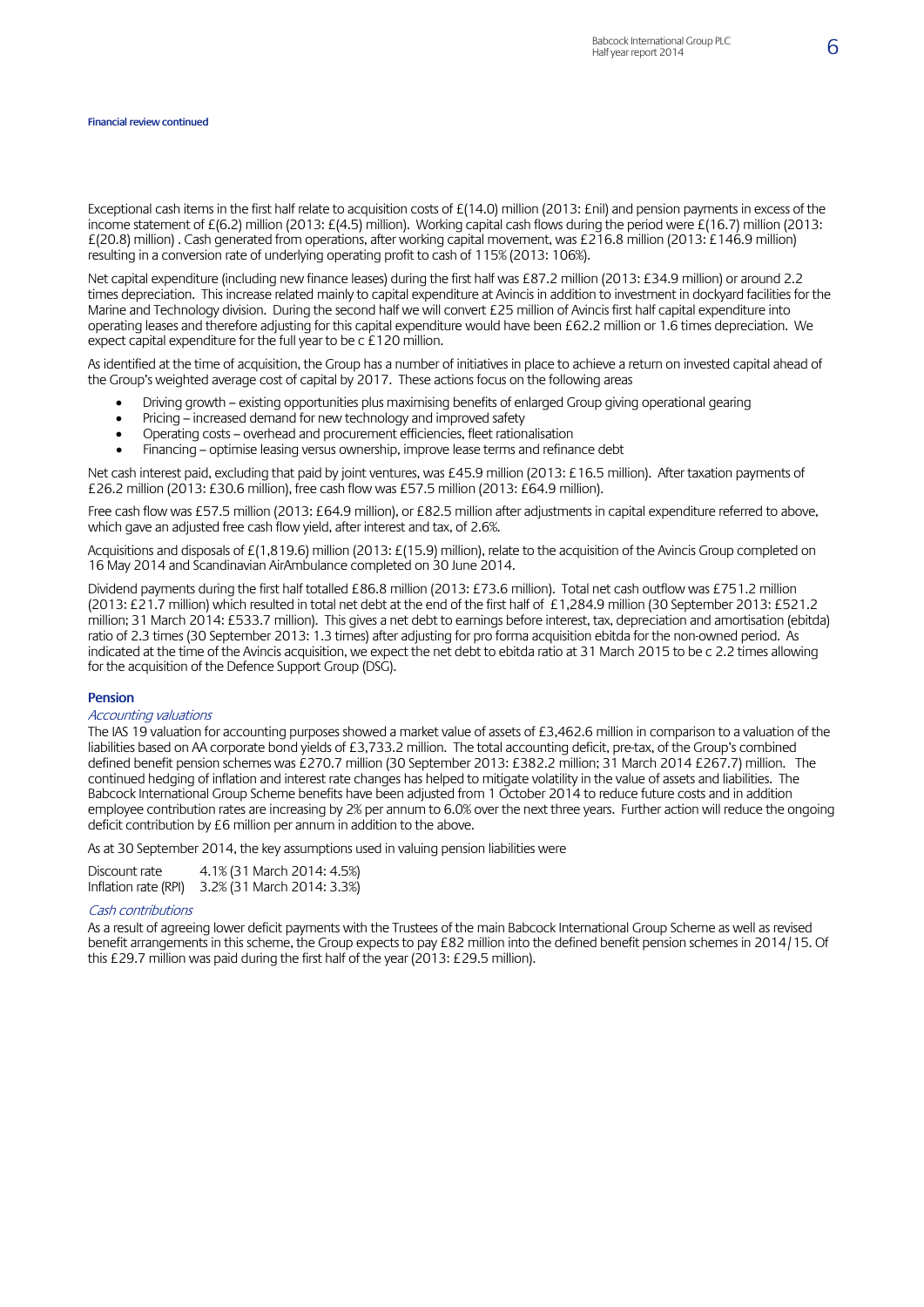## **Operational review**

#### **Marine and Technology**

|                  |       | 30 Sept<br>2014 | 30 Sept<br>2013 | Change<br>$+$   - |
|------------------|-------|-----------------|-----------------|-------------------|
| Revenue          | group | £716.2m         | £645.9m         | $+11%$            |
|                  | IV    | £8.9m           | £8.1m           | $+10%$            |
|                  | total | £725.1m         | £654.0m         | $+11%$            |
| Operating profit | group | £76.5m          | £69.0m          | $+11%$            |
|                  | IV    | £1.2m           | £0.6m           | $+100%$           |
|                  | total | £77.7m          | £69.6           | $+12%$            |
| Operating margin | group | 10.7%           | 10.7%           |                   |
|                  | IV    | 13.5%           | 7.4%            |                   |
|                  | total | 10.7%           | 10.6%           |                   |

#### **Financial review**

The Marine and Technology division had a successful first half, reporting a total increase in revenue of 11% . This is a result of a continued increase in activities on the Queen Elizabeth class (QEC) aircraft carrier programme and other warship support activities as well as increased commercial activities including the BP Quad 204 programme, higher throughput in the LGE business and the 'walk to work' contract for Total. These increases offset some reduction in volumes as a result of timing of activities on the Canadian submarine programme. Operating profit increased in line with revenue by 12% and operating margins therefore remained broadly stable on the same period last year at 10.7%.

#### **Operational review**

The Marine and Technology division has seen its key UK, commercial and international markets remain very stable during the first half. The division continued to deliver in-service support and deep maintenance to the Royal Navy's fleet of submarines and warships and maintain its role as the MoD's strategic partner at Her Majesty's Naval Bases (HMNB) Devonport and Clyde. These activities are all carried out under the framework of the Terms of Business Agreement (ToBA) with the MoD, which runs until 2025. Through the longterm programmes and alliances we have with the MoD, we have been able to maximise availability of the fleet whilst remaining focused on the delivery of cost reductions.

At the end of the first half we concluded discussions with the MoD and signed the Maritime Support Delivery Framework (MSDF) contract. Working within the ToBA, MSDF confirms the continuation of our contract to deliver services at HMNB Devonport and Clyde through to 2020, replacing the previous Warship Support Modernisation Initiative (WSMI) contracts. MSDF will also cover a number of surface ship projects which will be delivered in conjunction with the Surface Ship Support Alliance (SSSA). The contract is valued at a total of £2.6 billion, of which £600 million is already included within the Group's order book as part of nominated roles under the ToBA. The new contract enables Babcock to provide continuity and development of the range of activities and services delivered to the MoD and Royal Navy as well as deliver improved efficiencies and a further £250 million of cost reductions on the agreed programme of work.

All current warship and submarine refit contracts are performing in line with our own financial expectations and are aligned with the customers' programme milestones and KPIs. We also continue to plan and prepare for the Vanguard life extension programme to ensure there is no disruption to the UK's ability to meet Continuous At Sea Deterrence.

Our warship activities continue to include the delivery of the Queen Elizabeth Class (QEC) aircraft carriers through the Aircraft Carrier Alliance (ACA). Assembly of HMS Queen Elizabeth is complete and she successfully floated out of the dock and into the basin at our facilities in Rosyth during July. Activities are now focused on the fitting out of the vessel and installation of vital electrical and mechanical systems. Work is now progressing on the assembly of the second QEC carrier, HMS Prince of Wales.

Through the Technology business we are progressing activities to support the design phase, through-life support, planning and the key tactical weapons launch systems for the Successor future submarine programme which remains on schedule for Main Gate approval by the MoD in 2016. We continue to deliver weapons handling and launch systems to support the current Astute, Type 26 and QEC class build programmes in the UK, as well as the submarine builds in Spain and South Korea.

Equipment support activities, which include the provision of engineering and logistical support for a range of key UK defence assets, continue to perform in line with our expectations and meet or exceed our customer's operational KPIs. During the first half we have been successful in winning a number of additional contracts in these areas totalling c £65 million with further pipeline opportunities of over £200 million to be bid over the next 12 months.

In the commercial oil and gas markets, the former LGE business is making good progress on a number of liquid gas system projects having won orders worth £300 million since acquisition. The Total 'walk to work' engineering support programme is nearing completion and has achieved high availability at the platform. The BP Quad 204 contract continues to successfully deliver modules and structures to BP and we expect to have completed the contract on schedule early in the next financial year. The business continues to discuss opportunities with other energy and oil and gas companies as well as working to support Cavendish Nuclear in its position in the civil nuclear new build market.

Our contracts to support the Australian, New Zealand and Canadian navies all continue to perform well, achieving excellent KPI performance and delivering improved availability and efficiencies for our customers. In Canada, HMCS Chicoutimi has started sea trials and we have commenced the refit of the next submarine, HMCS Corner Brook. Following the successful completion of the refit of the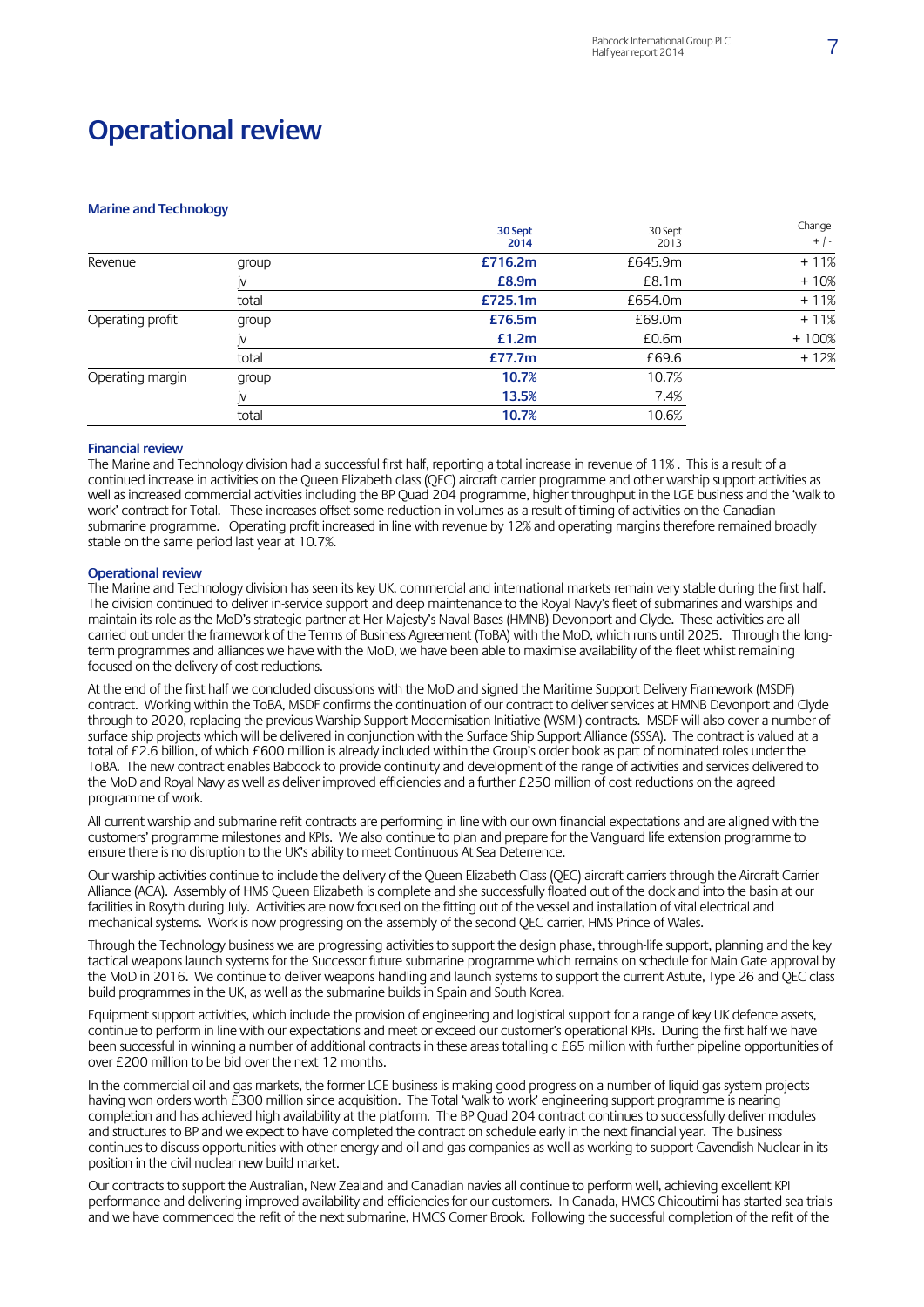#### **Operational review continued**

first of the Canadian Coast Guard's heavy ice breaker Louis S St-Laurent, work has now begun on the medium ice breaker, CCGS Des Grosseilliers. In New Zealand we have signed an agreement with the New Zealand Defence Force to extend our dockyard management contract for a further five years with an option to extend for an additional two years. The new contract is worth approximately NZ\$300 million for the full seven years and provides an opportunity for us to broaden our responsibilities for naval engineering and to be part of a defence transformation process providing improved levels of performance and capability. The new contract will start on 1 March 2015.

In our export markets, we have progressed our contract for weapons handling and launch systems for the South Korean KSS-III class submarines with design and manufacturing continuing to schedule. Construction of the second patrol vessel for the Irish navy is progressing well and we have started to cut steel for the third vessel.

#### **Marine and Technology outlook**

In the UK, as a result of our market positions and involvement in long-term alliances and agreements, the Marine and Technology division continues to have excellent visibility of its future revenue streams. Our unrivalled expertise and ability to work alongside the customer to maximise availability of assets and achieve value for money is creating further opportunities in the UK and also enabling us to grow our presence in international naval support markets as well as in the commercial marine and energy markets.

We therefore believe the outlook for the Marine and Technology division remains positive with significant opportunities in the bidding and tracking pipeline to support long-term growth in the UK and overseas.

#### **Defence and Security**

|                  |       | 30 Sept<br>2014 | 30 Sept<br>2013 | Change<br>$+$   - |
|------------------|-------|-----------------|-----------------|-------------------|
| Revenue          | group | £353.5m         | £338.3m         | $+4%$             |
|                  | IV    | £60.9m          | £62.7m          | $-3%$             |
|                  | total | £414.4m         | £401.0m         | $+3%$             |
| Operating profit | group | £35.4m          | £33.7m          | $+5%$             |
|                  | IV    | £23.1m          | £21.6m          | $+7%$             |
|                  | total | £58.5m          | £55.3m          | $+6%$             |
| Operating margin | group | 10.0%           | 10.0%           |                   |
|                  | IV    | 37.9%           | 34.4%           |                   |
|                  | total | 14.1%           | 13.8%           |                   |

#### **Financial review**

The Defence and Security division's total revenue increased by 3%, benefiting from additional scope and project work in its Regional Prime contracts as these move towards completion and the achievement of milestones within the Future Strategic Tanker Aircraft (FSTA) programme. These increases were offset by phasing of infrastructure activities at RSME.

Operating profit, including the division's share of joint venture profit, increased by 6% benefiting from strong contract performance on both the Regional Prime contracts and the Future Strategic Tanker Aircraft (FSTA) programme. As a result, the division's operating margin increased to 14.1% (2013: 13.8%).

#### **Operational review**

During the past six months, the markets in which the Defence and Security division operates have seen little change. The division's main customers, the MoD and the Armed Forces, remain committed to driving further efficiencies and savings through competitive outsourcing programmes. The division continues to ensure its capabilities match the developing requirements of its customers.

During the first half, we learnt that the Infrastructure business had been unsuccessful in its bids for the Defence Infrastructure Organisation's (DIO) Next Generation Estates contracts (NGEC). Whilst it is disappointing not to play a significant role in the future management of the MoD's built infrastructure, we recognise that the changes to the customer requirements in this market sector mean it is no longer suited to the Babcock business model and the delivery of complex and critical support.

The existing East and South West Regional Prime contracts are expected to run through until the end of January 2015 and demobilisation activities are progressing well. We are working closely with our customer to ensure we maintain the highest operational standards across the estate through to completion of the contracts and as a result during the first half we have undertaken a number of additional projects. Operations to support and manage the British Forces estate in Germany have been progressing as planned and the contract continues to perform in line with our expectations.

Our Air business provides essential maintenance and operational support to the Royal Air Force and supports military flying training at all levels. The business continues to perform well and all contracts are performing in line with our financial expectations as well as meeting or exceeding contract KPIs. Our major long-term joint venture projects, UKMFTS and FSTA, are in operational phases having achieved the initial major delivery milestones.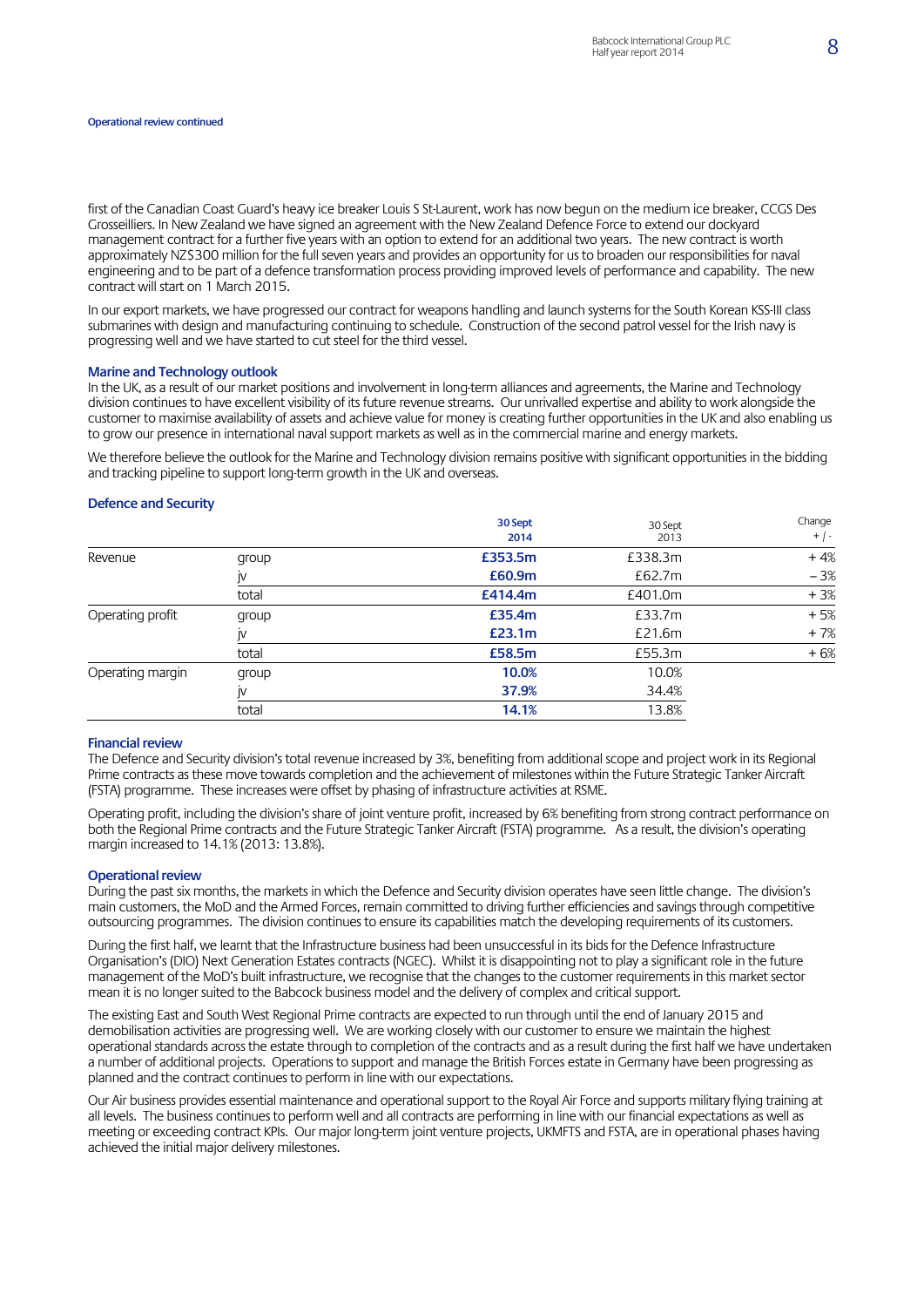In the Land business, the vehicle and fleet support contracts for the MoD are performing well, and in our training contracts we continue to deliver high standards of services for our customers whilst achieving financial efficiencies ahead of their expectations. During the first half we were successful in our rebid to provide training and training support at the Defence College of Technical Training. The new contract will include the integration of the schools at Bordon and Arborfield at Lyneham, Wiltshire, and is expected to be worth up to £180 million over five years with two single year extensions. Planning is already underway for the move to Lyneham to ensure the first training activities can start there by November 2015.

In addition to ensuring our existing operational contracts are performing strongly, during the first half the division has been progressing bids for two significant new outsourcing programmes, Logistics, Commodities and Services Transformation (LCST) and the Defence Support Group (DSG). On 19 November 2014, Babcock was selected by the MoD as preferred bidder for the acquisition of DSG. The acquisition agreement, once placed, will include a contract to provide services for the MoD for 10 years, with an option to extend for a further five years. The final bid for LCST was submitted in August and since then we have responded to clarification questions from the customer and await a decision before the end of this calendar year. The division is also preparing for rebids anticipated to start over the next few years including the white vehicle fleet contract, Phoenix II and the Training Maintenance and Support Services (TMASS) contract at Bovington. We await clarification of timetables but expect these bids to be submitted during 2015 for contract start dates in 2016.

The division also continues to track a number of other significant equipment support and training opportunities in both the UK and overseas. In the UK, these include the Defence Fire and Rescue Project and the potential appointment of an Army Training Development Programme partner to help the Army transform military training and equipment support to both the Regular and Reserve Forces. In support of our strategy to develop our business activities overseas we have established an International business unit to pursue longer-term opportunities in Australia, Canada and the Middle East, markets where we believe we can build on our capabilities and experience in the UK.

#### **Defence and Security outlook**

The Defence and Security division has an excellent track record of delivering operational and financial efficiencies through its existing contracts. We are well positioned to meet the current and future demands and expectations of our main UK military customers. This is reflected in our pipeline of major new outsourcing programmes that are being progressed by the MoD. However, we are looking at longer term opportunities for the division and are establishing a presence in key international markets where we believe we can build on our UK expertise and capabilities.

|                  |       | 30 Sept<br>2014 | 30 Sept<br>2013 | Change<br>$+$   - |
|------------------|-------|-----------------|-----------------|-------------------|
| Revenue          | group | £469.9m         | £448.0m         | $+5%$             |
|                  | IV    | £89.2m          | £46.2m          | +93%              |
|                  | total | £559.1m         | £494.2m         | $+13%$            |
| Operating profit | group | £33.0m          | £31.7m          | $+4%$             |
|                  | I۷    | £7.7m           | £7.6m           | $+1%$             |
|                  | total | £40.7m          | £39.3m          | $+4%$             |
| Operating margin | group | 7.0%            | 7.1%            |                   |
|                  | IV    | 8.6%            | 16.5%           |                   |
|                  | total | 7.3%            | 8.0%            |                   |

### **Support Services**

#### **Financial review**

The Support Services division has continued to deliver strong growth in revenue, mainly as a result of growth achieved by Cavendish Nuclear, in particular the start of the Magnox contract from 1 September 2014 and growth in the Critical Services business activities as well as the benefit of a full period of Conbras in Brazil and growth from the NTI and Skills2Learn acquisitions. This offset lower volumes in the Network Engineering business and in the service sector apprenticeship business. Total organic growth for the division was 9%.

As anticipated and as a result of the number of new, long-term contracts the division has started over the past 18 months, operating profit, including jvs, has risen by 4% and the operating margin has reduced to 7.3%. In addition, the division has continued to make significant investment in bidding activities to support further growth.

#### **Operational review**

The markets served by the Support Services division remain attractive. Customers, both existing and potential, continue to seek to reduce costs whilst maximising service levels which is driving demand for outsourcing solutions. To ensure the increasing financial pressures on our customers are managed effectively, the division is able to use the expertise within its business units to develop innovative solutions and increase the scope of services offered.

One of the key growth areas for the division during the period was oursubsidiary Cavendish Nuclear, which reported a 26% increase in revenue. Decommissioning activities have been a major part of this with its contract at Dounreay progressing well with key milestones being achieved on schedule. Additional scope is also being introduced into the programme to deal with a change in strategy for nuclear materials. The formal award of the Magnox and Research sites decommissioning contract to the Cavendish Fluor Partnership (where Cavendish Nuclear is the lead partner) took place, as planned, on 1 September 2014. Prior to contract signature detailed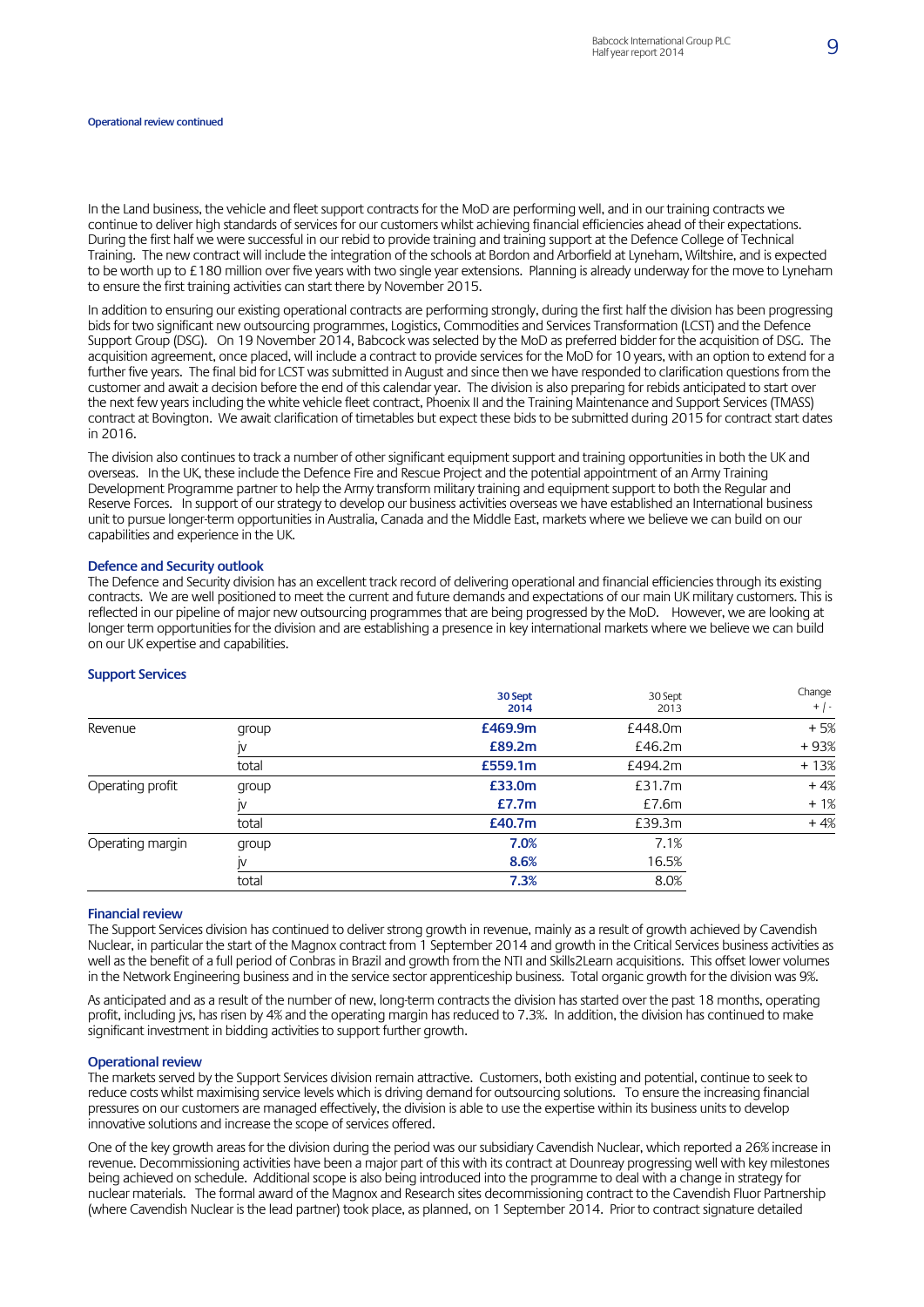planning and mobilisation activities had been undertaken to ensure a smooth and efficient start to the contract. At Sellafield, Cavendish Nuclear's existing projects have been performing well and it has successfully rebid its Environmental Laboratories contract worth c £45 million over the next ten years and with its jv partner Balfour Beatty, has been awarded a £160 million contract to deliver phase 3 of the Silos' Maintenance Facility.

In the nuclear new build sector, Cavendish Nuclear continues to develop opportunities and relationships. It has submitted a bid to EDF for the Balance of Nuclear Island contract at the new Hinkley Point C power station and we expect EDF to announce its decision shortly. Cavendish Nuclear has continued to provide support to Hitachi for the Generic Design Assessment of its reactors for the Horizon programme and is seeking to use its expertise and knowledge of the UK regulatory regime along with its proven track record of major project delivery to establish a position as a Tier 1 Delivery Partner for the programme.

The Critical Services business has continued to perform in line with our expectations, meeting or exceeding operational and availability KPIs across all its contracts as well as achieving financial efficiencies. Good revenue growth has also been achieved when compared with the same period last year, benefiting in particular from increases in the scope of the Heathrow Airport Limited baggage handling contract and the British Airways ground fleet support contract. The Mining and Construction business has also seen steady growth in its contracts to support Lafarge and Aggregate Industries and during September was announced as preferred bidder for the Lafarge Tarmac HME fleet of 700 vehicles over 208 sites in the UK, a contract expected to be worth c £8 million per annum. Implementation plans are being undertaken for a contract start date during January 2015. Discussions with Lafarge Poland are also progressing well and we expect to take over responsibility for its HME fleet during the second half of the financial year.

The 21 year contract to support the London Fire Brigade's (LFB) fleet of 500 vehicles and 50,000 pieces of equipment has started well and we are continuing to drive improved availability of the fleet and are making investment in new servicing facilities to improve both operational efficiency and the LFB's operational resilience. Contracts for the Metropolitan Police and Highways Agency, as well as the New Dimensions contract have also performed well and building on this success, the business is pursuing a number of new opportunities in this market. Training activities for the London Fire Brigade are progressing well. We are now using the two new purpose built Babcock fire training centres in Beckton, east London, and in Park Royal, west London to deliver world-class training for the LFB. This contract is generating significant interest from other emergency service organisations looking at the capabilities and facilities we are providing for the LFB.

Although there has been some reduction in service sector apprentice training activities, other training contracts for automotive and engineering apprentice training are performing well. In Oman, NTI is training at full capacity in Muscat and has opened a new facility to train BP technicians to support field operations for the Khazzan gas project. During the first half we also successfully renewed the contract with Surrey County Council for school improvement services for around 400 schools. This is the third time we have successfully renewed this contract.

In Brazil, the Conbras business is performing well with current contracts all performing as expected. The business has a number of new opportunities that it is currently pursuing in its existing markets as well as in new sectors, for example, in vehicle fleet management, where the division or the Group has wider expertise.

For the Network Engineering business, revenue is 4% below the same period last year. For the Rail business this has been a result of the transition to the Control Period 5 regulatory framework and for the Power business there has been continued slowdown in demand from National Grid, although this has been largely offset by demand from other network operators. During the first half the Rail business has been engaged in significant demobilisation and mobilisation activities following the award of framework contracts for conventional plain line track works in new geographic regions as well as new electrification framework programmes. These are all progressing as planned and we expect a smooth transition as work starts under the new arrangements.

#### **Support Services outlook**

In both the UK and overseas, customers in our civil markets are increasingly seeking to reduce costs whilst protecting or enhancing service levels. The division has achieved significant growth in the first half building on its track record of delivering complex projects and strengthening the depth of technical knowledge and experience within its operations. We believe the division is therefore well placed to pursue the significant opportunities in the UK and overseas to meet its growth ambitions.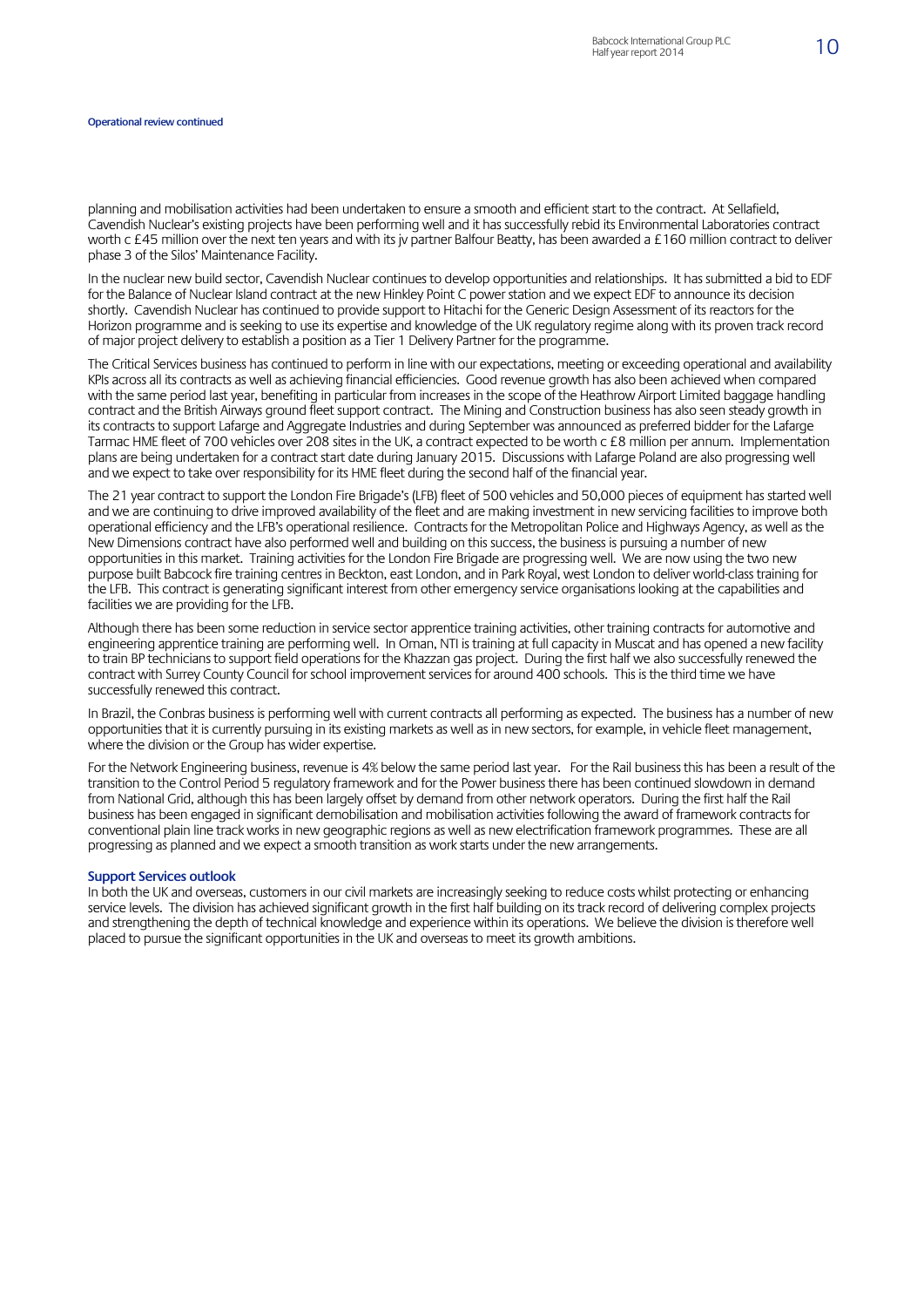#### **International**

|                  |                      | 30 Sept<br>2014 | 30 Sept<br>2013 | Change<br>$+$   - |
|------------------|----------------------|-----------------|-----------------|-------------------|
| Revenue          | Avincis including jv | £263.6m         |                 |                   |
|                  | other                | £141.0m         | £151.4m         | $-7%$             |
|                  | total                | £404.6m         | £151.4m         | $+167%$           |
| Operating profit | Avincis including jv | £52.5m          |                 |                   |
|                  | other                | £11.6m          | £11.9m          | $-3%$             |
|                  | IV                   | £1.3m           |                 |                   |
|                  | total                | £64.1m          | £11.9m          | +439%             |
| Operating margin | Avincis including jv | 19.9%           |                 |                   |
|                  | other                | 8.2%            | 7.9%            |                   |
|                  | total                | 15.8%           | 7.9%            |                   |

#### **Financial review**

The significant growth in revenue, operating profit and margin for the International division as a whole, has come from the inclusion of the Avincis business unit which was acquired on 16 May 2014.

The South African operations have continued to make good progress achieving an 11% increase in revenue in local currency although weakness in the South African Rand has resulted in revenue 7% below last year in Sterling terms. This has been driven by strong equipment sales, including improving sales of DAF Trucks, and Powerline activity. Tight management of overheads has ensured operating profit during the period in local currency increased by 16%, which translated to flat profit in Sterling terms.

The Avincis business has delivered a strong performance since its acquisition with revenue of £263.6 million in line with expectations for the full year growth of c 20%. Although revenue from the firefighting business was less buoyant than expected due to weather conditions in continental Europe, growth in oil and gas services has been strong. Operating profit of £52.5 million and the operating margin of 19.9% are ahead of expectations reflecting firefighting activities during the summer months which will not be repeated in the second half. Working capital for the business continues to improve, on the back of positive trends in the payment terms of our Southern European customers.

### **Operational review**

### **South Africa**

There has been strong demand for equipment in South Africa and Mozambique with only a limited impact from strikes in the mining sector. Growth has been supported by increasing demand for the Volvo Chinese value brand products introduced last year. DAF truck sales have also improved through our dealerships across South Africa and we continue to develop relationships with fleet operators.

Growth in the Rentals business has been steady although demand for cranes has been held back slightly by delays to maintenance activities by one of our major energy customers.

During the first half, Eskom have postponed a number of scheduled outages as they try to balance maintenance activities with the increasing demand for electricity. Although this has resulted in reduced activity for the generation support business during the period it continues to work with Eskom to develop more efficient working practices for both planned and unscheduled outages to support the demands on their generating capacity. The business also continues to pursue opportunities in the new build power station market and is currently bidding for steam pipe work on the new power station at Kusile.

There has been increasing demand for the Powerlines business as investment into new transmission lines continues. The business has been working at near full capacity delivering contracts won at the end of the last financial year and continues to bid on a number of new lines that are coming out to tender.

#### **Avincis**

Since its acquisition, Avincis has continued to perform in line with our expectations, with all contracts meeting or exceeding our customers' requirements and with no change to expected financial performance.

Over the past six months the business has maintained a high contract win rate (including rebids) of c 70% and has won 28 contracts and extensions with a total value of c £375 million. The Australian business is in the process of mobilising for the start of a new 10 year contract to provide air ambulance services awarded by the Victoria Government and Ambulance Victoria. The agreement sees the supply of six new AW139 twin-engine helicopters and includes a dedicated back-up aircraft to maintain services when heavy aircraft maintenance is required. The new helicopters will be operational from January 2016 and will be located at bases in Essendon, Warrnambool, the Latrobe Valley and Bendigo. The company currently operates two helicopters for Ambulance Victoria and has supplied the service for the past five years. With the addition of the new contract, we are the largest operator of helicopter emergency medical services (HEMS) in Australia.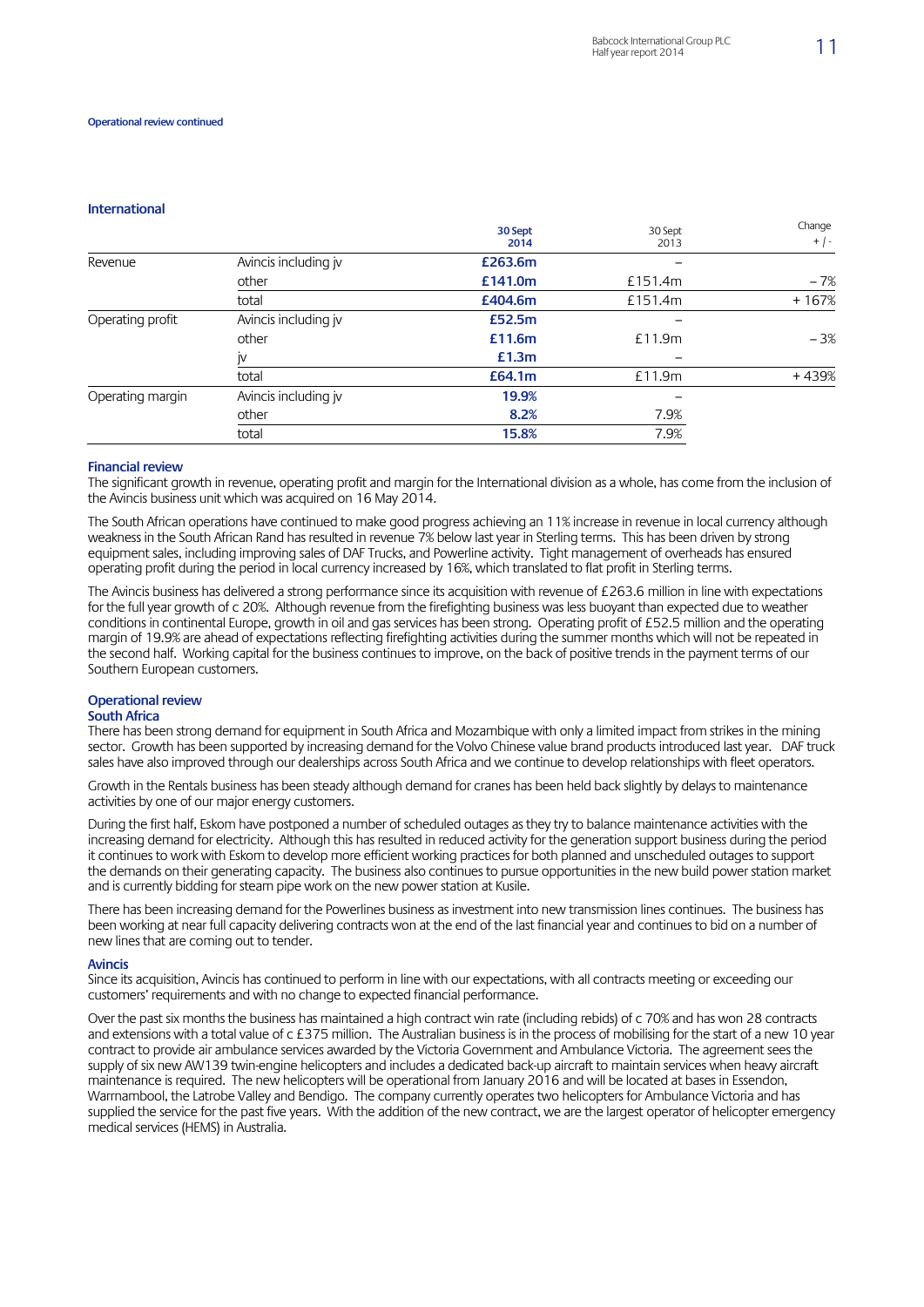In Oil and Gas, we have increased our geographic footprint with a strategic, customer-led entry into Cyprus. Inaer Aviation Italia has been awarded a two year contract to provide offshore transportation and medical evacuation services to ENI Cyprus in support of its offshore hydrocarbon exploration. This builds on our existing relationship with ENI in Italy and demonstrates their trust in our ability to deliver in other territories. Elsewhere, Bond Helicopters Australia has begun to operate services for ConocoPhillips in support of its offshore activities and plans are in hand to leverage the existing oil and gas expertise and customer relationships within the wider Group.

In Emergency Services, awards include a further four-year contract, with a potential two-year extension, to provide HEMS in Spain's Galicia region, following a competitive tender. Inaer Spain has operated this service for the Public Foundation of Health Emergencies since 1990. We have also won a number of contracts to provide regional HEMS in France, including a six year contract to provide helicopters for medical transfer for Nantes, Angers, La Roche-sur-Yon, Brest and St Brieuc in Western France. This contract forms part of the French Ministry of Health's new process of placing regional contracts. In the UK, Bond Aviation has been awarded a multi-million pound contract to install the next generation of missions system equipment into the National Police Air Service (NPAS) fleet. The existing communications systems will be replaced by new integrated technologies, giving enhanced capability to relay crime-fighting information to Police Officers in the sky and on the ground at their headquarters. The work, described by NPAS as an entire mission systems upgrade, will be carried out at Bond's facilities in Staverton.

Bond Air Services continues to operate for air ambulance charities in the UK, with two seven-year contracts for Thames Valley and Chiltern Air Ambulance, and for Hampshire and Isle of Wight Air Ambulance announced in September. The contracts extend existing relationships, enabling the charities to provide a full service during the hours of darkness as well as during the day. Bond also continues to work with Police Scotland, including the provision of an additional helicopter to provide support during the Commonwealth Games in Glasgow.

In addition, we continue to progress bids for a number of significant outsourcing programmes in our core areas of emergency medical services, environmental protection and oil and gas support. We are progressing a number of potential opportunities in Africa, benefiting from Babcock's established presence in the region.

On 30 June 2014 the acquisition of Scandinavian AirAmbulance (SAA) was completed. SAA has 22 aircraft with bases across Sweden and Finland and is one of Scandinavia's largest air ambulance companies. The business has a strong management team and integration is progressing well. SAA has performed in line with our expectations since acquisition.

We are currently working to capture the benefits of the systems and expertise of the wider Group through collaboration in a number of areas; including training, information systems, safety management, improved asset management capability and access to a much broader pool of expertise and resource across the business.

We now have significantly greater abilities to lease and finance aircraft at lower cost, our pipeline of opportunities remains stable and robust and we are utilising Babcock's industry-leading experience to optimise our bid management systems. We are working together to capture economies of scale and additional savings, particularly within procurement, fleet rationalisation and engineering.

We continue to work with other Babcock divisions to help facilitate their growth through our existing strong customer relationships, operational credibility and administration in the geographies in which we operate.

#### **International outlook**

For the South African business the primary focus remains the growth of our market share in the automotive and construction equipment market in South Africa, and expansion in our export markets. Continuing strong demand is expected for the Powerlines business as well as the extension of our support operations in the power generation market.

Across our International business units we are making good progress with a number of new opportunities where we can develop our business further by building on expertise across the Group.

We continue to expect strong growth across the Avincis business and are using our access to the wider Group's expertise and our international presence to develop Babcock's opportunities in Continental Europe. We are also leveraging the Group's existing presence to expand our mission-critical services, including developing a number of opportunities in new geographies such as Africa. Work will continue to capture the benefits, both financial and operational, of being a part of a much bigger Group.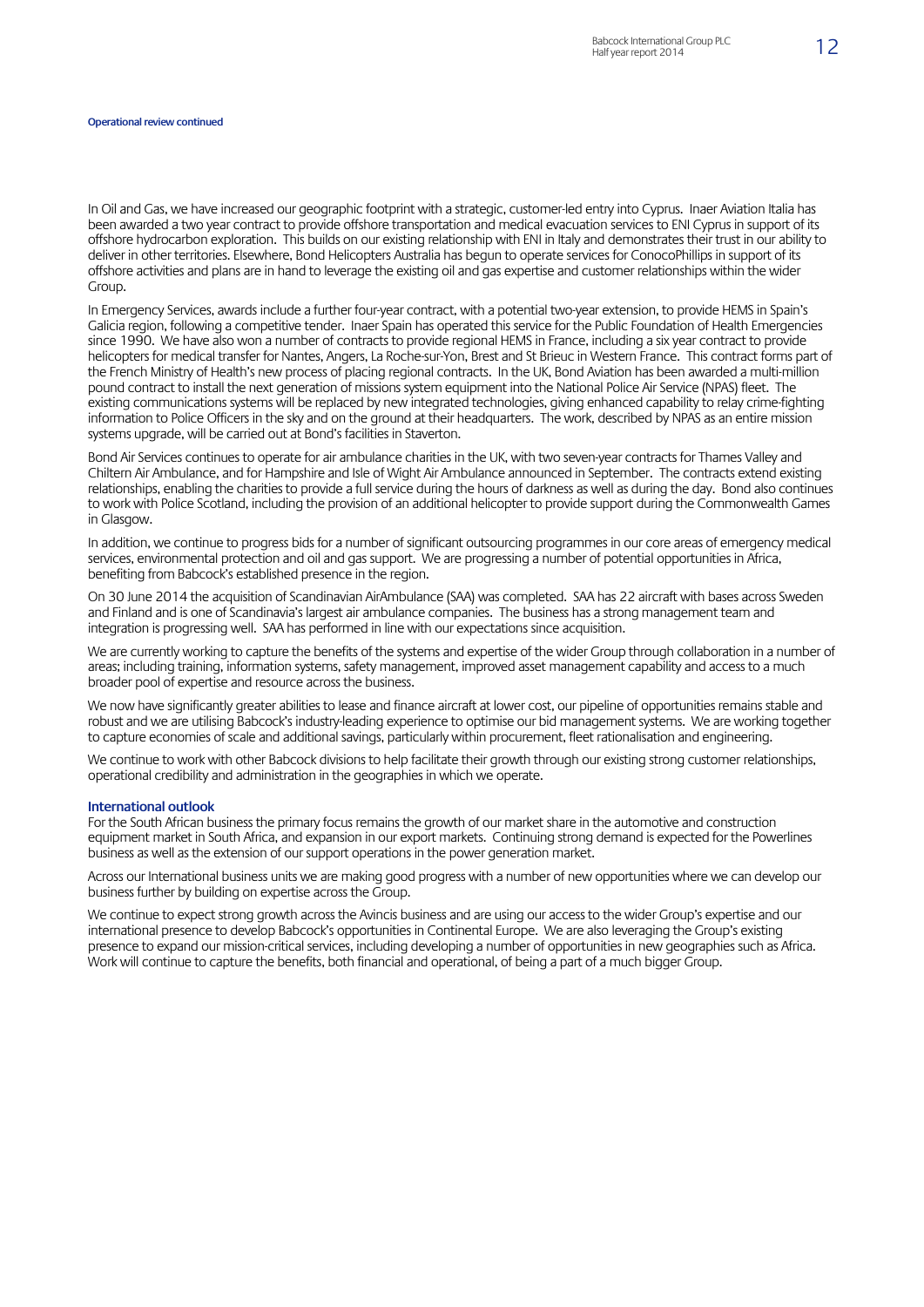## **Income statement**

For the six months ended 30 September 2014

| Year ended<br>31 March<br>2014<br>(restated)<br>£m |                                                                                       | Note           | £m      | Six months<br>ended<br>30 September<br>2014<br>£m | £m      | Six months<br>ended<br>30 September<br>2013<br>(restated)<br>£m |
|----------------------------------------------------|---------------------------------------------------------------------------------------|----------------|---------|---------------------------------------------------|---------|-----------------------------------------------------------------|
|                                                    | 3,547.6 Total revenue                                                                 | $\overline{c}$ | 2,103.2 |                                                   | 1,700.6 |                                                                 |
|                                                    | 226.6 Less: joint venture and associate revenue                                       |                | 161.8   |                                                   | 117.0   |                                                                 |
|                                                    | 3,321.0 Group revenue                                                                 |                |         | 1,941.4                                           |         | 1,583.6                                                         |
|                                                    | Group                                                                                 |                |         |                                                   |         |                                                                 |
| 317.2                                              | Operating profit before amortisation of acquired intangibles<br>and exceptional items | 2              | 205.5   |                                                   | 142.2   |                                                                 |
|                                                    | (59.2) Amortisation of acquired intangibles                                           | 3              | (42.9)  |                                                   | (28.9)  |                                                                 |
|                                                    | (24.9) Exceptional items                                                              | 3              |         |                                                   |         |                                                                 |
| 233.1                                              | <b>Group operating profit</b>                                                         |                |         | 162.6                                             |         | 113.3                                                           |
|                                                    | Joint ventures and associates                                                         |                |         |                                                   |         |                                                                 |
|                                                    | 21.9 Share of operating profit                                                        |                | 14.6    |                                                   | 11.2    |                                                                 |
| 37.3                                               | Investment income                                                                     |                | 18.7    |                                                   | 18.6    |                                                                 |
|                                                    | (6.2) Amortisation of acquired intangibles                                            | 3              | (3.1)   |                                                   | (3.1)   |                                                                 |
|                                                    | (25.1) Finance costs                                                                  |                | (15.6)  |                                                   | (12.7)  |                                                                 |
|                                                    | (7.0) Income tax (expense) / credit                                                   |                | (4.0)   |                                                   | (3.8)   |                                                                 |
|                                                    | 20.9 Share of results of joint ventures and associates                                |                |         | 10.6                                              |         | 10.2                                                            |
|                                                    | Group and joint ventures and associates                                               |                |         |                                                   |         |                                                                 |
|                                                    | Operating profit before amortisation of acquired intangibles                          |                |         |                                                   |         |                                                                 |
| 339.1                                              | and exceptional items                                                                 |                | 220.1   |                                                   | 153.4   |                                                                 |
| 38.8                                               | Investment income                                                                     |                | 19.4    |                                                   | 19.4    |                                                                 |
| 377.9                                              | Underlying operating profit*                                                          | 2              | 239.5   |                                                   | 172.8   |                                                                 |
|                                                    | (65.4) Amortisation of acquired intangibles                                           |                | (46.0)  |                                                   | (32.0)  |                                                                 |
|                                                    | (24.9) Exceptional items                                                              |                |         |                                                   |         |                                                                 |
|                                                    | (1.5) Group investment income                                                         |                | (0.7)   |                                                   | (0.8)   |                                                                 |
|                                                    | (25.1) Joint venture and associate finance costs                                      |                | (15.6)  |                                                   | (12.7)  |                                                                 |
|                                                    | (7.0) Joint venture and associate income tax expense                                  |                | (4.0)   |                                                   | (3.8)   |                                                                 |
|                                                    | Group operating profit plus share of joint ventures and<br>254.0 associates           |                |         | 173.2                                             |         | 123.5                                                           |
|                                                    | <b>Finance costs</b>                                                                  |                |         |                                                   |         |                                                                 |
|                                                    | 1.5   Investment income                                                               |                | 0.7     |                                                   | 0.8     |                                                                 |
| (10.9)                                             | Retirement benefits interest                                                          |                | (5.5)   |                                                   | (5.4)   |                                                                 |
| (35.2)                                             | Finance costs                                                                         |                | (35.9)  |                                                   | (17.7)  |                                                                 |
|                                                    | 9.4 Finance income                                                                    |                | 4.5     |                                                   | 4.7     |                                                                 |
| (35.2)                                             |                                                                                       |                |         | (36.2)                                            |         | (17.6)                                                          |
|                                                    | 218.8 Profit before tax                                                               | $\overline{c}$ |         | 137.0                                             |         | 105.9                                                           |
|                                                    | (30.8) Income tax expense                                                             | $\overline{4}$ |         | (19.1)                                            |         | (11.6)                                                          |
|                                                    | 188.0 Profit for the period                                                           |                |         | 117.9                                             |         | 94.3                                                            |
|                                                    |                                                                                       |                |         |                                                   |         |                                                                 |
|                                                    | Attributable to:                                                                      |                |         |                                                   |         |                                                                 |
|                                                    | 180.5 Owners of the parent                                                            |                |         | 114.1                                             |         | 91.6                                                            |
| 7.5                                                | Non-controlling interest                                                              |                |         | 3.8                                               |         | 2.7                                                             |
| 188.0                                              |                                                                                       |                |         | 117.9                                             |         | 94.3                                                            |
|                                                    | <b>Earnings per share</b>                                                             | 5              |         |                                                   |         |                                                                 |
|                                                    | 44.3p - Basic                                                                         |                |         | 23.7p                                             |         | 22.6p                                                           |
|                                                    | 43.9p - Diluted                                                                       |                |         | 23.6p                                             |         | 22.4p                                                           |

\*Including IFRIC 12 investment income, but before exceptional items and amortisation of acquired intangibles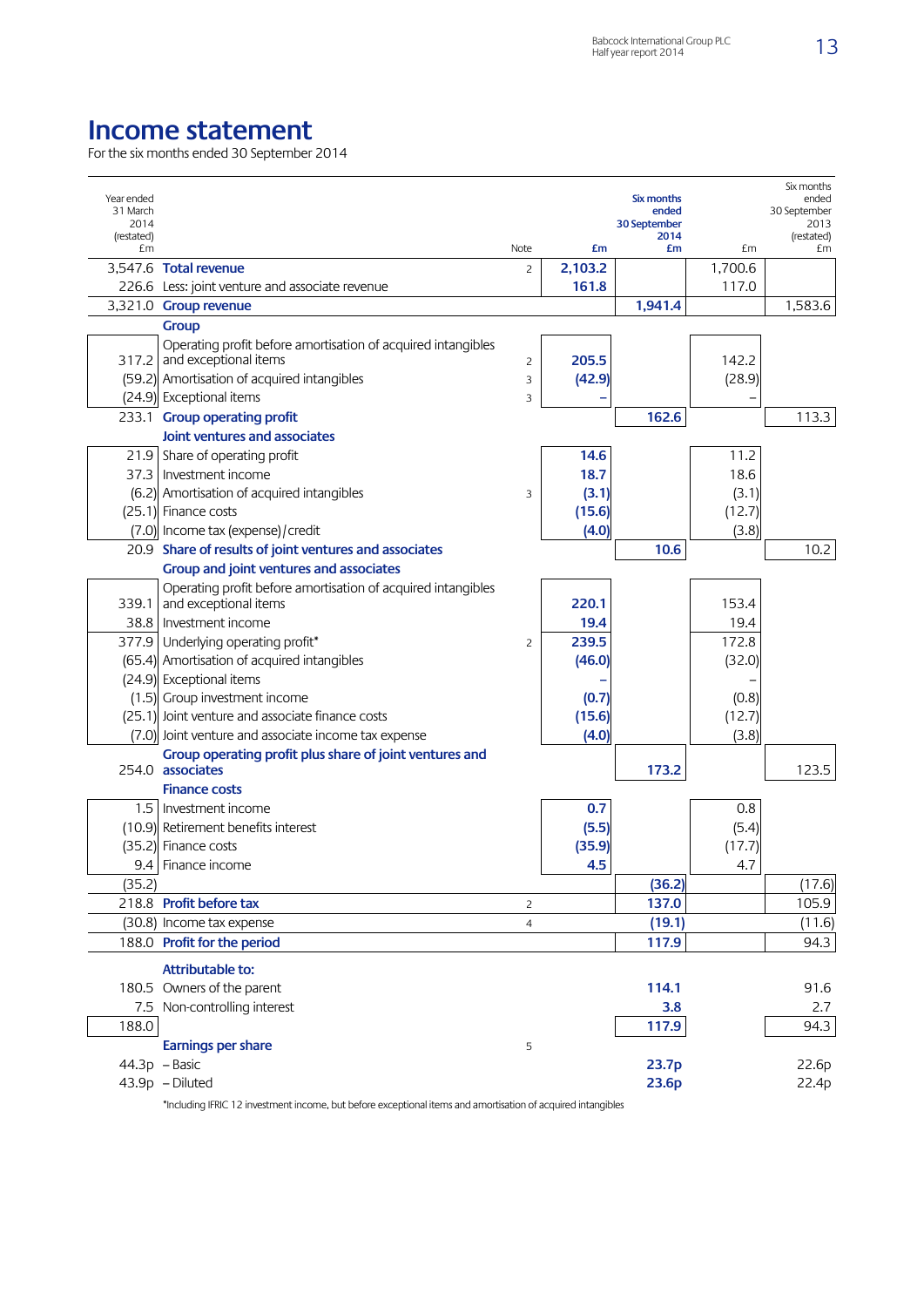## **Statement of comprehensive income**

For the six months ended 30 September 2014

| Year ended<br>31 March<br>2014<br>£m |                                                                               | Six months<br>ended<br>30 September 30 September<br>2014<br>£m | Six months<br>ended<br>2013<br>£m |
|--------------------------------------|-------------------------------------------------------------------------------|----------------------------------------------------------------|-----------------------------------|
|                                      | 188.0 Profit for the period                                                   | 117.9                                                          | 94.3                              |
|                                      | Other comprehensive income                                                    |                                                                |                                   |
|                                      | Items that may be subsequently reclassified to Income Statement               |                                                                |                                   |
|                                      | (19.5) Currency translation differences                                       | (35.5)                                                         | (12.4)                            |
|                                      | (2.2) Fair value adjustment of interest rate and foreign exchange hedges      | (6.8)                                                          | (1.3)                             |
| 0.5                                  | Tax on fair value adjustment of interest rate and foreign exchange hedges     | 1.4                                                            | 0.3                               |
| 23.1                                 | Fair value adjustment of joint venture and associate derivatives              | (12.2)                                                         | 21.6                              |
|                                      | (5.3) Tax on fair value adjustment of joint venture and associate derivatives | (1.0)                                                          | (5.0)                             |
|                                      | Items that will not be reclassified to Income Statement                       |                                                                |                                   |
|                                      | (43.0) Net actuarial gain/(loss) in respect of pensions                       | (3.7)                                                          | (120.2)                           |
|                                      | 9.9 Tax on net actuarial (gain)/loss in respect of pensions                   | 0.7                                                            | 27.7                              |
|                                      | (9.5) Impact of change in UK tax rates                                        |                                                                | (12.5)                            |
|                                      | (46.0) Other comprehensive loss, net of tax                                   | (57.1)                                                         | (101.8)                           |
|                                      | 142.0 Total comprehensive income/(loss)                                       | 60.8                                                           | (7.5)                             |
|                                      | Total comprehensive income attributable to:                                   |                                                                |                                   |
| 137.8                                | Owners of the parent                                                          | 57.6                                                           | (7.9)                             |
|                                      | 4.2 Non-controlling interest                                                  | 3.2                                                            | 0.4                               |
|                                      | 142.0 Total comprehensive income/(loss)                                       | 60.8                                                           | (7.5)                             |

## **Statement of changes in equity**

For the six months ended 30 September 2014

|                                                | Share<br>capital<br>£m | Share<br>premium<br>£m | Other<br>£m | Capital<br>reserve redemption<br>£m | Retained<br>earnings<br>£m | Hedging<br>reserve<br>£m | Translation<br>reserve<br>£m | Owners of<br>parent<br>£m | Non-<br>controlling<br>interest<br>£m | Total<br>equity<br>£m |
|------------------------------------------------|------------------------|------------------------|-------------|-------------------------------------|----------------------------|--------------------------|------------------------------|---------------------------|---------------------------------------|-----------------------|
| <b>At 1 April 2013</b>                         | 217.2                  | 873.0                  |             | 30.6                                | (110.7)                    | (58.5)                   | (4.5)                        | 947.1                     | 21.8                                  | 968.9                 |
| Total comprehensive income                     |                        |                        |             |                                     | (13.4)                     | 15.6                     | (10.1)                       | (7.9)                     | 0.4                                   | (7.5)                 |
| <b>Dividends</b>                               |                        |                        |             |                                     | (71.8)                     |                          |                              | (71.8)                    | (1.8)                                 | (73.6)                |
| Share-based payments                           |                        |                        |             |                                     | 7.2                        |                          |                              | 7.2                       |                                       | 7.2                   |
| Tax on share-based payments                    |                        |                        |             |                                     | 1.2                        |                          |                              | 1.2                       |                                       | 1.2                   |
| Own shares and other                           |                        |                        |             |                                     | 0.7                        | -                        |                              | 0.7                       | -                                     | 0.7                   |
| Net movement in equity                         |                        |                        |             | $\overline{\phantom{0}}$            | (76.1)                     | 15.6                     | (10.1)                       | (70.6)                    | (1.4)                                 | (72.0)                |
| At 30 September 2013                           | 217.2                  | 873.0                  | -           | 30.6                                | (186.8)                    | (42.9)                   | (14.6)                       | 876.5                     | 20.4                                  | 896.9                 |
| <b>At 1 April 2014</b>                         | 217.2                  | 873.0                  | -           | 30.6                                | (53.3)                     | (42.4)                   | (20.7)                       | 1,004.4                   | 21.7                                  | 1,026.1               |
| Total comprehensive income                     |                        |                        |             |                                     | 111.1                      | (18.6)                   | (34.9)                       | 57.6                      | 3.2                                   | 60.8                  |
| Shares issued in the period                    | 84.1                   |                        | 993.3       |                                     |                            |                          |                              | 1,077.4                   |                                       | 1,077.4               |
| <b>Dividends</b>                               |                        |                        |             |                                     | (82.2)                     |                          |                              | (82.2)                    | (4.6)                                 | (86.8)                |
| Share-based payments                           |                        |                        |             |                                     | 8.0                        |                          |                              | 8.0                       |                                       | 8.0                   |
| Tax on share-based payments                    |                        |                        |             |                                     | 3.7                        |                          |                              | 3.7                       |                                       | 3.7                   |
| Acquisition of non-controlling<br>interest     |                        |                        |             |                                     |                            |                          |                              |                           | (0.4)                                 | (0.4)                 |
| Transactions with non-<br>controlling interest |                        |                        |             |                                     | 5.5                        |                          |                              | 5.5                       | (2.1)                                 | 3.4                   |
| Own shares and other                           |                        |                        |             | $\overline{\phantom{0}}$            | (4.1)                      |                          |                              | (4.1)                     |                                       | (4.1)                 |
| Net movement in equity                         | 84.1                   |                        | 993.3       |                                     | 42.0                       | (18.6)                   |                              | $(34.9)$ 1,065.9          | (3.9)                                 | 1,062.0               |
| At 30 September 2014                           | 301.3                  | 873.0                  | 993.3       | 30.6                                | (11.3)                     | (61.0)                   |                              | $(55.6)$ 2,070.3          |                                       | 17.8 2,088.1          |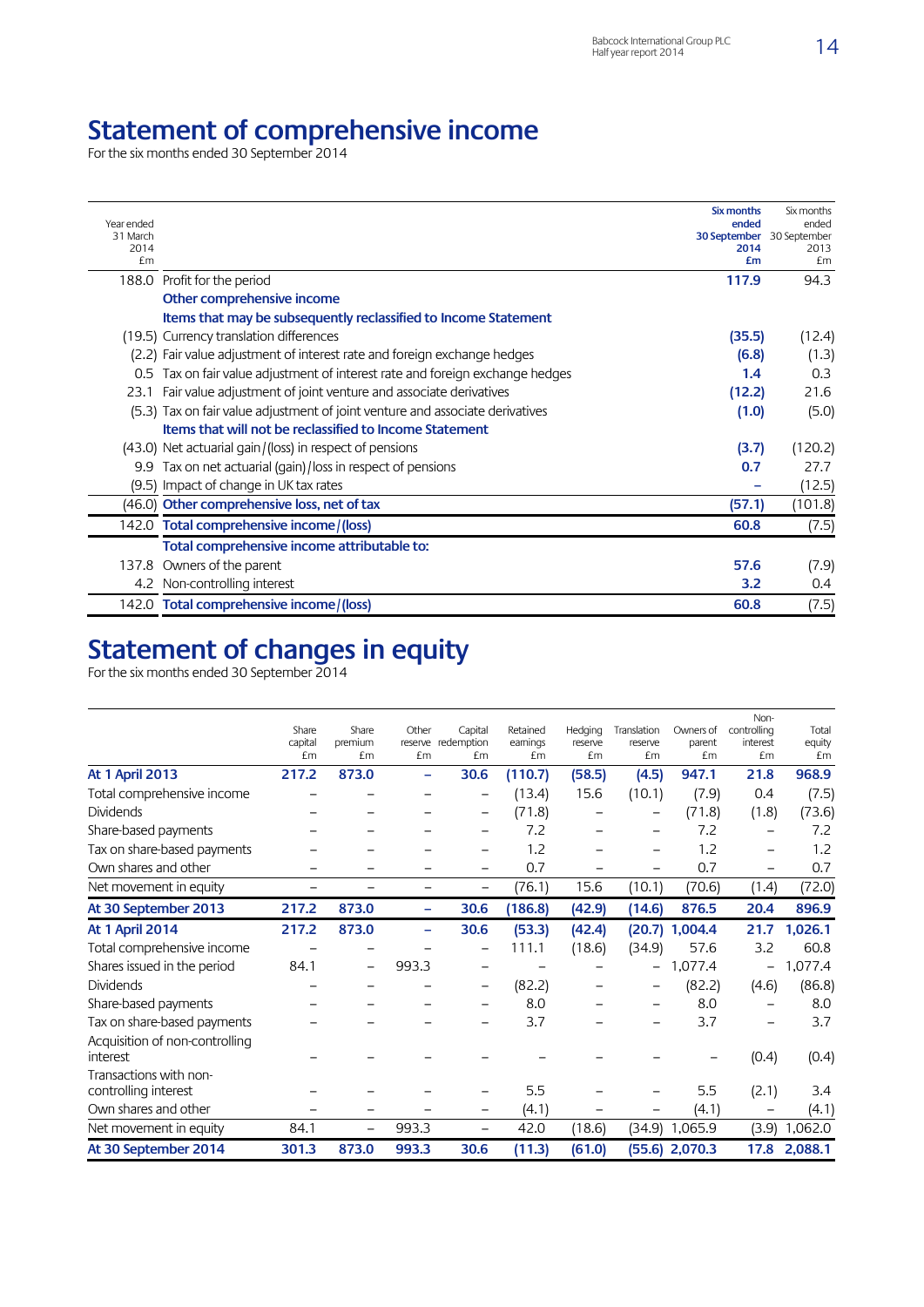## **Balance sheet**

As at 30 September 2014

| As at<br>31 March<br>2014 |                                                     |        | As at<br>30 September 30 September<br>2014 | As at<br>2013 |
|---------------------------|-----------------------------------------------------|--------|--------------------------------------------|---------------|
| £m                        |                                                     | Note   | £m                                         | £m            |
|                           | <b>Assets</b>                                       |        |                                            |               |
|                           | <b>Non-current assets</b>                           |        |                                            |               |
|                           | 1,609.6 Goodwill                                    |        | 2,507.0                                    | 1,576.8       |
|                           | 275.8 Other intangible assets                       |        | 651.6                                      | 284.3         |
|                           | 252.1 Property, plant and equipment                 |        | 892.6                                      | 249.1         |
|                           | 52.3 Investments in joint ventures and associates   | 7      | 51.4                                       | 44.4          |
|                           | 50.6 Loans to joint ventures and associates         | 7 & 11 | 48.9                                       | 51.0          |
|                           | 15.2 Retirement benefits                            | 12     | 15.2                                       | 12.4          |
|                           | 1.2 Trade and other receivables                     |        | 11.6                                       | 1.1           |
|                           | 20.5 IFRIC 12 financial assets                      |        | 19.8                                       | 21.6          |
|                           | - Other financial assets                            | 8 & 11 | 8.7                                        | 9.4           |
|                           | 46.6 Deferred tax asset                             |        |                                            | 59.9          |
| 2,323.9                   |                                                     |        | 4,206.8                                    | 2,310.0       |
|                           | <b>Current assets</b>                               |        |                                            |               |
|                           | 105.9 Inventories                                   |        | 119.2                                      | 97.9          |
|                           | 577.5 Trade and other receivables                   |        | 727.4                                      | 527.2         |
|                           | 28.0 Income tax recoverable                         |        | 30.1                                       | 22.2          |
|                           | 9.6 Other financial assets                          | 8      | 7.4                                        | 6.2           |
| 86.3                      | Cash and cash equivalents                           | 11     | 167.3                                      | 105.3         |
| 807.3                     |                                                     |        | 1,051.4                                    | 758.8         |
|                           |                                                     |        |                                            |               |
|                           | 3,131.2 Total assets                                |        | 5,258.2                                    | 3,068.8       |
|                           | <b>Equity and liabilities</b>                       |        |                                            |               |
|                           | Equity attributable to equity holders of the parent |        |                                            |               |
|                           | 217.2 Share capital                                 |        | 301.3                                      | 217.2         |
|                           | 873.0 Share premium                                 |        | 873.0                                      | 873.0         |
|                           | (32.5) Capital redemption and other reserves        |        | 907.3                                      | (26.9)        |
|                           | (53.3) Retained earnings                            |        | (11.3)                                     | (186.8)       |
| 1,004.4                   |                                                     |        | 2,070.3                                    | 876.5         |
|                           | 21.7 Non-controlling interest                       |        | 17.8                                       | 20.4          |
|                           | 1,026.1 Total equity                                |        | 2,088.1                                    | 896.9         |
|                           | <b>Non-current liabilities</b>                      |        |                                            |               |
|                           | 649.4 Bank and other borrowings                     | 11     | 1,494.1                                    | 674.2         |
|                           | 9.2 Trade and other payables                        |        | 13.0                                       | 8.1           |
|                           | 2.4 Deferred tax liabilities                        |        | 9.0                                        |               |
|                           | 12.3 Other financial liabilities                    | 8      | 10.7                                       | 8.9           |
|                           | 282.9 Retirement liabilities                        | 12     | 285.9                                      | 394.6         |
| 95.0                      | Provisions for other liabilities                    |        | 151.9                                      | 103.8         |
| 1,051.2                   |                                                     |        | 1,964.6                                    | 1,189.6       |
|                           | <b>Current liabilities</b>                          |        |                                            |               |
|                           | 17.7 Bank and other borrowings                      | 11     | 15.7                                       | 12.7          |
|                           | 974.4 Trade and other payables                      |        | 1,120.3                                    | 924.6         |
|                           | - Income tax payable                                |        | 9.2                                        |               |
|                           | 11.7 Other financial liabilities                    | 8      | 17.7                                       | 9.7           |
| 50.1                      | Provisions for other liabilities                    |        | 42.6                                       | 35.3          |
| 1,053.9                   |                                                     |        | 1,205.5                                    | 982.3         |
|                           | 2,105.1 Total liabilities                           |        | 3,170.1                                    | 2,171.9       |
|                           | 3,131.2 Total equity and liabilities                |        | 5,258.2                                    | 3,068.8       |
|                           |                                                     |        |                                            |               |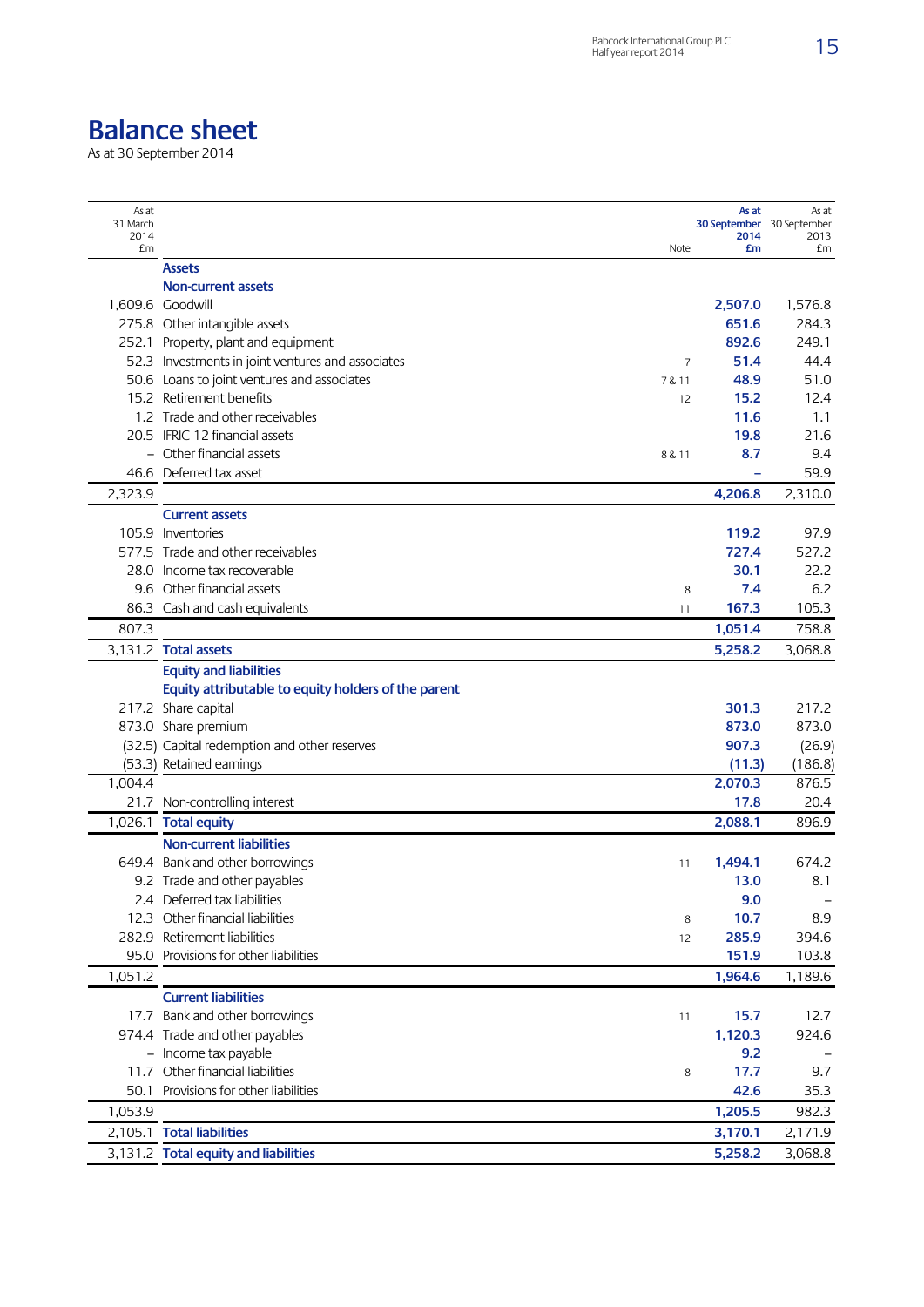# **Cash flow statement**

For the six months ended 30 September 2014

| Year ended<br>31 March |                                                                                   |      | Six months<br>ended<br><b>30 September</b> 30 September | Six months<br>ended |
|------------------------|-----------------------------------------------------------------------------------|------|---------------------------------------------------------|---------------------|
| 2014<br>£m             |                                                                                   | Note | 2014<br>£m                                              | 2013<br>£m          |
|                        | Cash flows from operating activities                                              |      |                                                         |                     |
|                        | 279.5 Cash generated from operations                                              | 9    | 216.8                                                   | 146.9               |
|                        | (55.8) Income tax paid                                                            |      | (26.2)                                                  | (30.6)              |
|                        | (36.5) Interest paid                                                              |      | (48.0)                                                  | (18.8)              |
|                        | 4.7 Interest received                                                             |      | 2.1                                                     | 2.3                 |
|                        | 191.9 Net cash flows from operating activities                                    |      | 144.7                                                   | 99.8                |
|                        | Cash flows from investing activities                                              |      |                                                         |                     |
|                        | 0.7 Disposal of subsidiaries, joint ventures and associates, net of cash disposed | 14   | (1.6)                                                   | 2.3                 |
|                        | 4.8 Dividends received from joint ventures and associates                         |      | 6.2                                                     | 0.9                 |
|                        | 4.2 Proceeds on disposal of property, plant and equipment                         |      | 2.5                                                     | 2.6                 |
|                        | (37.4) Purchases of property, plant and equipment                                 |      | (52.0)                                                  | (12.4)              |
|                        | (16.1) Purchases of intangible assets                                             |      | (4.2)                                                   | (8.5)               |
|                        | 5.2 Investment in and loans to joint ventures and associates                      |      | 4.0                                                     | 2.4                 |
|                        | - Transactions with non-controlling interest                                      | 15   | (4.3)                                                   |                     |
|                        | (62.5) Acquisition of subsidiaries net of cash acquired                           | 13   | (841.5)                                                 | (16.9)              |
|                        | (101.1) Net cash flows from investing activities                                  |      | (890.9)                                                 | (29.6)              |
|                        | Cash flows from financing activities                                              |      |                                                         |                     |
|                        | (96.7) Dividends paid                                                             |      | (82.2)                                                  | (71.8)              |
|                        | (3.5) Finance lease principal payments                                            |      | (9.1)                                                   | (1.6)               |
|                        | (1.0) Bank loans repaid                                                           |      | (858.3)                                                 |                     |
|                        | - Loans raised                                                                    |      | 716.2                                                   | 14.9                |
|                        | (4.3) Dividends paid to non-controlling interests                                 |      | (4.6)                                                   | (1.8)               |
|                        | - Net proceeds on issue of shares                                                 |      | 1,077.4                                                 |                     |
|                        | 0.7 Movement on own shares                                                        |      | (4.1)                                                   | 0.7                 |
|                        | (104.8) Net cash flows from financing activities                                  |      | 835.3                                                   | (59.6)              |
|                        | (14.0) Net increase/(decrease) in cash, cash equivalents and bank overdrafts      |      | 89.1                                                    | 10.6                |
|                        | 90.6 Cash, cash equivalents and bank overdrafts at start of period                |      | 71.2                                                    | 90.6                |
|                        | (5.4) Effects of exchange rate fluctuations                                       |      | (3.3)                                                   | (2.1)               |
|                        | 71.2 Cash, cash equivalents and bank overdrafts at end of period                  | 11   | 157.0                                                   | 99.1                |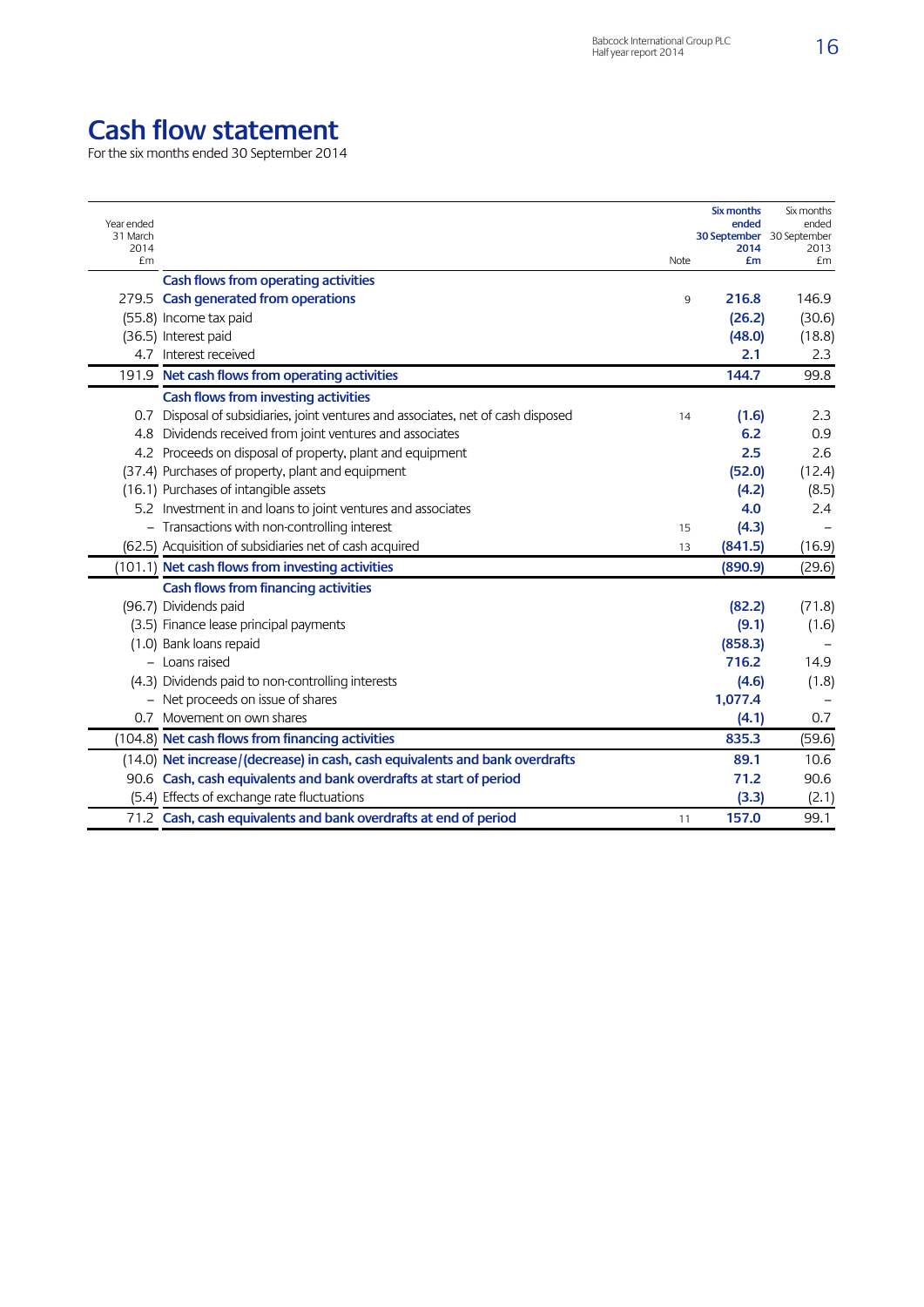## **Notes to the consolidated half year financial statements**

For the six months ended 30 September 2014

#### **1. Basis of preparation and restatement**

The consolidated half year financial statements have been prepared in accordance with the Disclosure and Transparency Rules of the Financial Services Authority, the Listing Rules and with IAS 34, 'Interim financial reporting' as adopted by the European Union. They should be read in conjunction with the Annual Report for the year ended 31 March 2014 (the 'Annual Report'), which has been prepared in accordance with IFRSs as adopted by the European Union. The accounting policies used and presentation of these consolidated half year financial statements are consistent with those in the Annual Report except to comply with amendments to IFRS, none of which had a material impact on the consolidated results, financial position or cash flows of the Group.

The consolidated half-yearly financial information has been prepared on a going concern basis. The Directors of the Group have a reasonable expectation that, on the basis of current financial projections and borrowing facilities available, the Group is well positioned to meet its commitments and obligations for the next 12 months from the date of this report and will remain in operational existence for the foreseeable future.

Following the rights issue in May 2014 of 5 new ordinary shares at 790 pence each for every 15 existing ordinary shares, the earnings per share have been restated for 2013 for the bonus element and dividends per share have been restated for the shares issued.

The half year report for the six months ended 30 September 2014 was approved by the Directors on 19 November 2014. The half year report has not been audited or reviewed by auditors.

#### **2. Segmental analysis**

The segments reflect the accounting information reviewed by the Executive Committee which is the Chief Operating Decision Maker (CODM).

|                                                   | <b>Marine and</b><br><b>Technology</b> | Defence and<br><b>Security</b> | <b>Support</b><br><b>Services</b> | <b>International</b> | <b>Unallocated</b> | <b>Total</b><br>continuing<br>operations |
|---------------------------------------------------|----------------------------------------|--------------------------------|-----------------------------------|----------------------|--------------------|------------------------------------------|
| 2014                                              | £m                                     | £m                             | £m                                | £m                   | £m                 | £m                                       |
| <b>Continuing operations</b>                      |                                        |                                |                                   |                      |                    |                                          |
| Total revenue                                     | 725.1                                  | 414.4                          | 559.1                             | 404.6                |                    | 2,103.2                                  |
| Joint venture and associate revenue               | 8.9                                    | 60.9                           | 89.2                              | 2.8                  |                    | 161.8                                    |
| <b>Group revenue</b>                              | 716.2                                  | 353.5                          | 469.9                             | 401.8                |                    | 1,941.4                                  |
| Operating profit - Group                          | 76.5                                   | 35.0                           | 32.7                              | 62.8                 | (1.5)              | 205.5                                    |
| IFRIC 12 investment income – Group                |                                        | 0.4                            | 0.3                               |                      |                    | 0.7                                      |
| Share of operating profit – joint ventures and    |                                        |                                |                                   |                      |                    |                                          |
| associates                                        | 1.2                                    | 8.5                            | 3.6                               | 1.3                  |                    | 14.6                                     |
| Share of IFRIC 12 investment income – joint       |                                        |                                |                                   |                      |                    |                                          |
| ventures and associates                           | ۰                                      | 14.6                           | 4.1                               |                      |                    | 18.7                                     |
| Underlying operating profit                       | 77.7                                   | 58.5                           | 40.7                              | 64.1                 | (1.5)              | 239.5                                    |
| Share of interest - joint ventures and associates |                                        | (11.2)                         | (3.9)                             | (0.5)                |                    | (15.6)                                   |
| Share of tax - joint ventures and associates      | (0.4)                                  | (2.6)                          | (0.7)                             | (0.3)                |                    | (4.0)                                    |
| Acquired intangible amortisation - Group          | (5.6)                                  | (4.7)                          | (16.6)                            | (16.0)               |                    | (42.9)                                   |
| Share of acquired intangible amortisation - joint |                                        |                                |                                   |                      |                    |                                          |
| ventures and associates                           |                                        | (2.9)                          | (0.2)                             |                      |                    | (3.1)                                    |
| Net finance costs – Group                         |                                        |                                |                                   |                      | (36.9)             | (36.9)                                   |
| Exceptional items                                 |                                        |                                |                                   |                      |                    |                                          |
| Group profit before tax                           | 71.7                                   | 37.1                           | 19.3                              | 47.3                 | (38.4)             | 137.0                                    |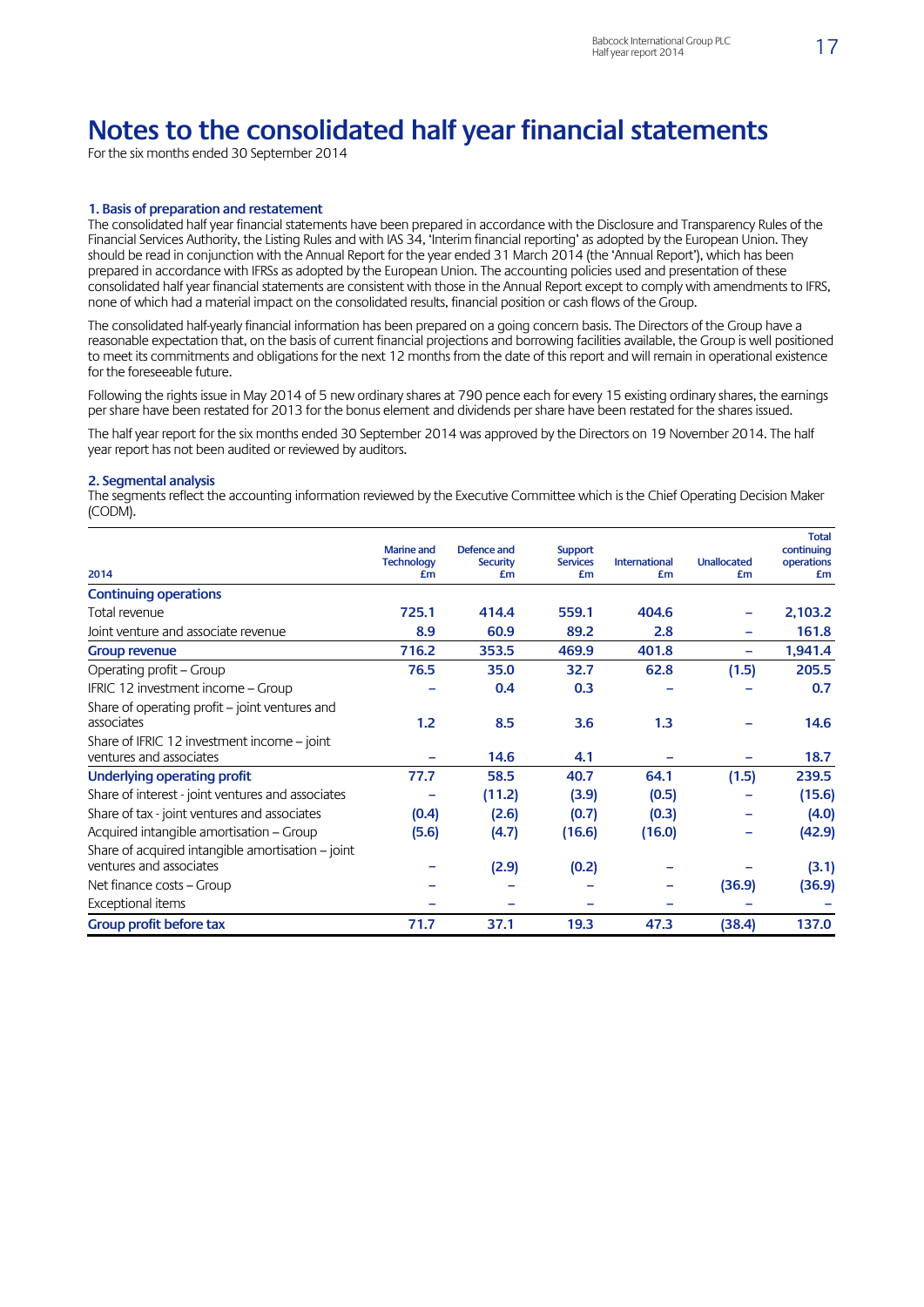#### **2. Segmental analysis (continued)**

|                                                                              | Marine and        | Defence and<br>Security | Support<br>Services | International | Unallocated | Total continuing<br>operations |
|------------------------------------------------------------------------------|-------------------|-------------------------|---------------------|---------------|-------------|--------------------------------|
| 2013                                                                         | Technology)<br>£m | £m                      | £m                  | £m            | £m          | £m                             |
| <b>Continuing operations</b>                                                 |                   |                         |                     |               |             |                                |
| Total revenue                                                                | 654.0             | 401.0                   | 494.2               | 151.4         |             | 1,700.6                        |
| Joint venture and associate revenue                                          | 8.1               | 62.7                    | 46.2                |               |             | 117.0                          |
| Group revenue                                                                | 645.9             | 338.3                   | 448.0               | 151.4         |             | 1,583.6                        |
| Operating profit – Group                                                     | 69.0              | 33.3                    | 31.3                | 11.9          | (3.3)       | 142.2                          |
| IFRIC 12 investment income - Group                                           |                   | 0.4                     | 0.4                 |               |             | 0.8                            |
| Share of operating profit – joint ventures and<br>associates                 | 0.6               | 7.3                     | 3.3                 |               |             | 11.2                           |
| Share of IFRIC 12 investment income – joint<br>ventures and associates       |                   | 14.3                    | 4.3                 |               |             | 18.6                           |
| Underlying operating profit                                                  | 69.6              | 55.3                    | 39.3                | 11.9          | (3.3)       | 172.8                          |
| Share of interest - joint ventures and associates                            |                   | (8.4)                   | (4.3)               |               |             | (12.7)                         |
| Share of tax - joint ventures and associates                                 | (0.2)             | (3.0)                   | (0.6)               |               |             | (3.8)                          |
| Acquired intangible amortisation - Group                                     | (6.1)             | (5.3)                   | (17.5)              |               |             | (28.9)                         |
| Share of acquired intangible amortisation – joint<br>ventures and associates |                   | (2.9)                   | (0.2)               |               |             | (3.1)                          |
| Net finance costs – Group                                                    |                   |                         |                     |               | (18.4)      | (18.4)                         |
| Group profit before tax                                                      | 63.3              | 35.7                    | 16.7                | 11.9          | (21.7)      | 105.9                          |

### **3. Exceptional items and acquired intangible amortisation**

|                                          | Group                                                    |                                                   | Joint ventures and associates                                  |                                   | Total                                                          |                                   |
|------------------------------------------|----------------------------------------------------------|---------------------------------------------------|----------------------------------------------------------------|-----------------------------------|----------------------------------------------------------------|-----------------------------------|
|                                          | Six months<br>ended<br><b>30 September</b><br>2014<br>£m | Six months<br>ended<br>30 September<br>2013<br>£m | Six months<br>ended<br>30 September 30 September<br>2014<br>£m | Six months<br>ended<br>2013<br>£m | Six months<br>ended<br>30 September 30 September<br>2014<br>£m | Six months<br>ended<br>2013<br>£m |
| <b>Continuing operations</b>             |                                                          |                                                   |                                                                |                                   |                                                                |                                   |
| Reorganisation and rationalisation costs |                                                          |                                                   |                                                                |                                   |                                                                |                                   |
| <b>Exceptional items</b>                 |                                                          |                                                   |                                                                |                                   |                                                                |                                   |
| Acquired intangible amortisation         | 42.9                                                     | 28.9                                              | 3.1                                                            | 3.1                               | 46.0                                                           | 32.0                              |
| <b>Continuing operations</b>             | 42.9                                                     | 28.9                                              | 3.1                                                            | 3.1                               | 46.0                                                           | 32.0                              |

Exceptional items are those items which are exceptional in nature or size.

In addition to the above in 2013, a £2.7 million exceptional tax credit arose on the change in UK tax rates.

#### **4. Income taxes**

The charge for taxation has been based on the estimated effective tax rate of 19.9% before amortisation of acquired intangibles and exceptional items for the full year ended 31 March 2014, together with a prior year credit of £3.5 million to give an effective underlying tax rate of 18%. (For September 2013, the charge for tax was based on an estimated effective tax rate of 18% for the full year ended 31 March 2014). An additional tax credit of £10.6 million relates to acquired intangible amortisation of which £0.6 million is included in share of profit from joint ventures and associates.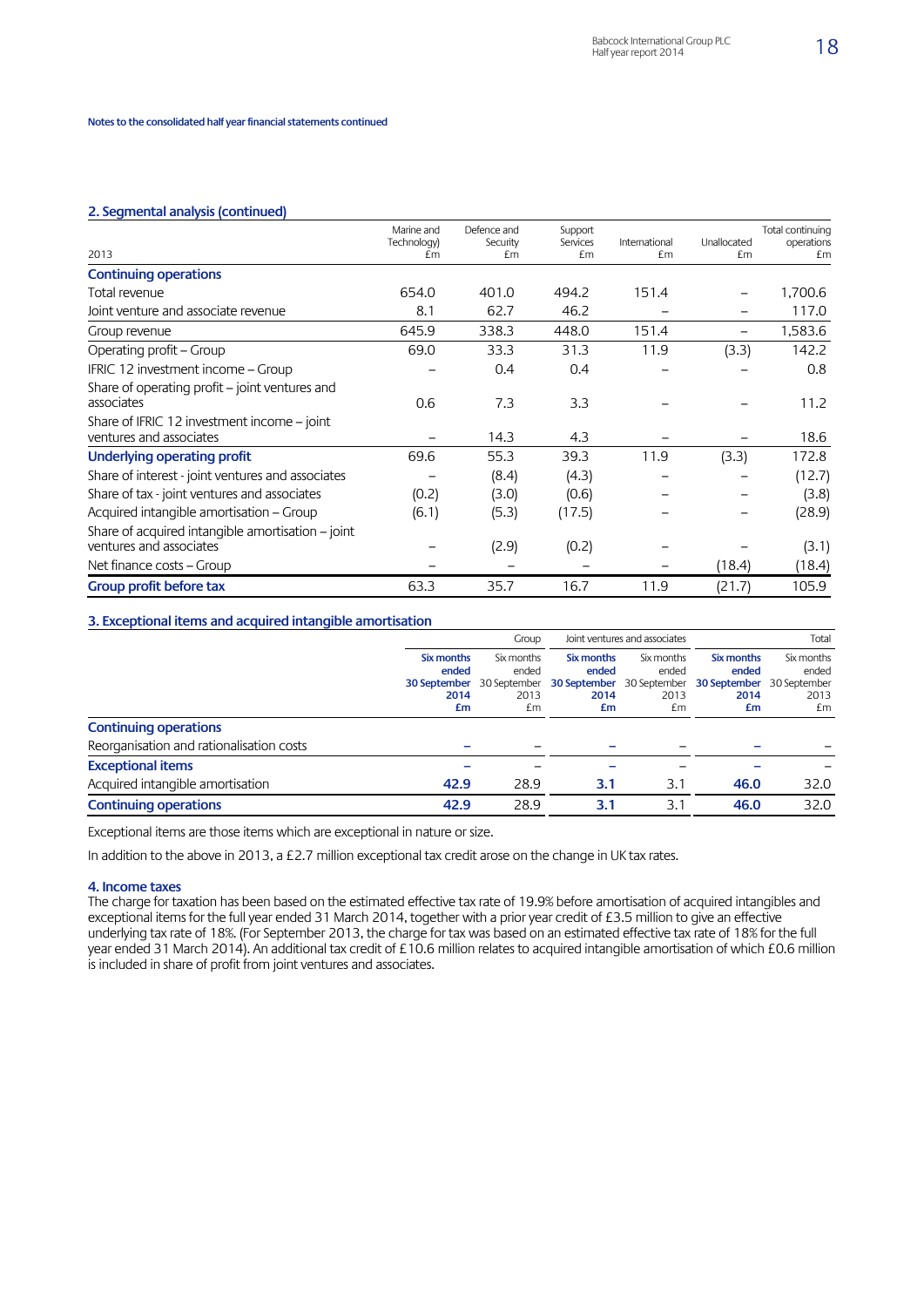#### **5. Earnings per share**

The calculation of the basic and diluted EPS is based on the following data:

| <b>Number of shares</b>                                                   | Six months ended<br>30 September 2014 | Six months ended<br>30 September 2013 |
|---------------------------------------------------------------------------|---------------------------------------|---------------------------------------|
| Pre adjustment for rights issue                                           |                                       |                                       |
| Weighted average number of ordinary shares for the purpose of basic EPS   | 472,612,415                           | 359,567,567                           |
| Effect of dilutive potential ordinary shares: share options               | 2,164,032                             | 2,005,062                             |
| Weighted average number of ordinary shares for the purpose of diluted EPS | 474,776,447                           | 361,572,629                           |
| <b>Adjustment for rights issue</b>                                        |                                       |                                       |
| Weighted average number of ordinary shares for the purpose of basic EPS   | 9,681,120                             | 47,703,823                            |
| Effect of dilutive potential ordinary shares: share options               | 59,647                                | 266,012                               |
| Weighted average number of ordinary shares for the purpose of diluted EPS | 9,740,767                             | 47,969,835                            |
| <b>Restated for rights issue</b>                                          |                                       |                                       |
| Weighted average number of ordinary shares for the purpose of basic EPS   | 482,293,535                           | 407.271.390                           |
| Effect of dilutive potential ordinary shares: share options               | 2,223,679                             | 2,271,074                             |
| Weighted average number of ordinary shares for the purpose of diluted EPS | 484,517,214                           | 409,542,464                           |

#### **Earnings**

|                                                                            | Six months ended 30 September 2014 |                                    |                                      |                 | Six months ended 30 September 2013 | (Restated)                    |
|----------------------------------------------------------------------------|------------------------------------|------------------------------------|--------------------------------------|-----------------|------------------------------------|-------------------------------|
|                                                                            | <b>Earnings</b><br>£m              | <b>Basic</b><br>per share<br>pence | <b>Diluted</b><br>per share<br>pence | Earnings<br>£m. | Basic<br>per share<br>pence        | Diluted<br>per share<br>pence |
| Earnings from continuing operations                                        | 114.1                              | 23.7                               | 23.6                                 | 91.6            | 22.6                               | 22.4                          |
| Add back:<br>Amortisation of acquired intangible assets, net of tax        | 35.4                               | 7.3                                | 7.3                                  | 24.6            | 6.0                                | 6.0                           |
| Exceptional items and other, net of tax<br>Impact of change in UK tax rate | -<br>-                             |                                    | $\overline{\phantom{0}}$             | (2.7)           | (0.7)                              | (0.7)                         |
| Earnings before amortisation, exceptional items and<br>other               | 149.5                              | 31.0                               | 30.9                                 | 113.5           | 27.9                               | 27.7                          |

### **6. Dividends**

An interim dividend of 5.5 pence per 60 pence ordinary share (2013: 5.0 pence per 60 pence ordinary share, restated for rights issue) was declared after the balance sheet date and will be paid on 14 January 2015 to shareholders registered on 12 December 2014.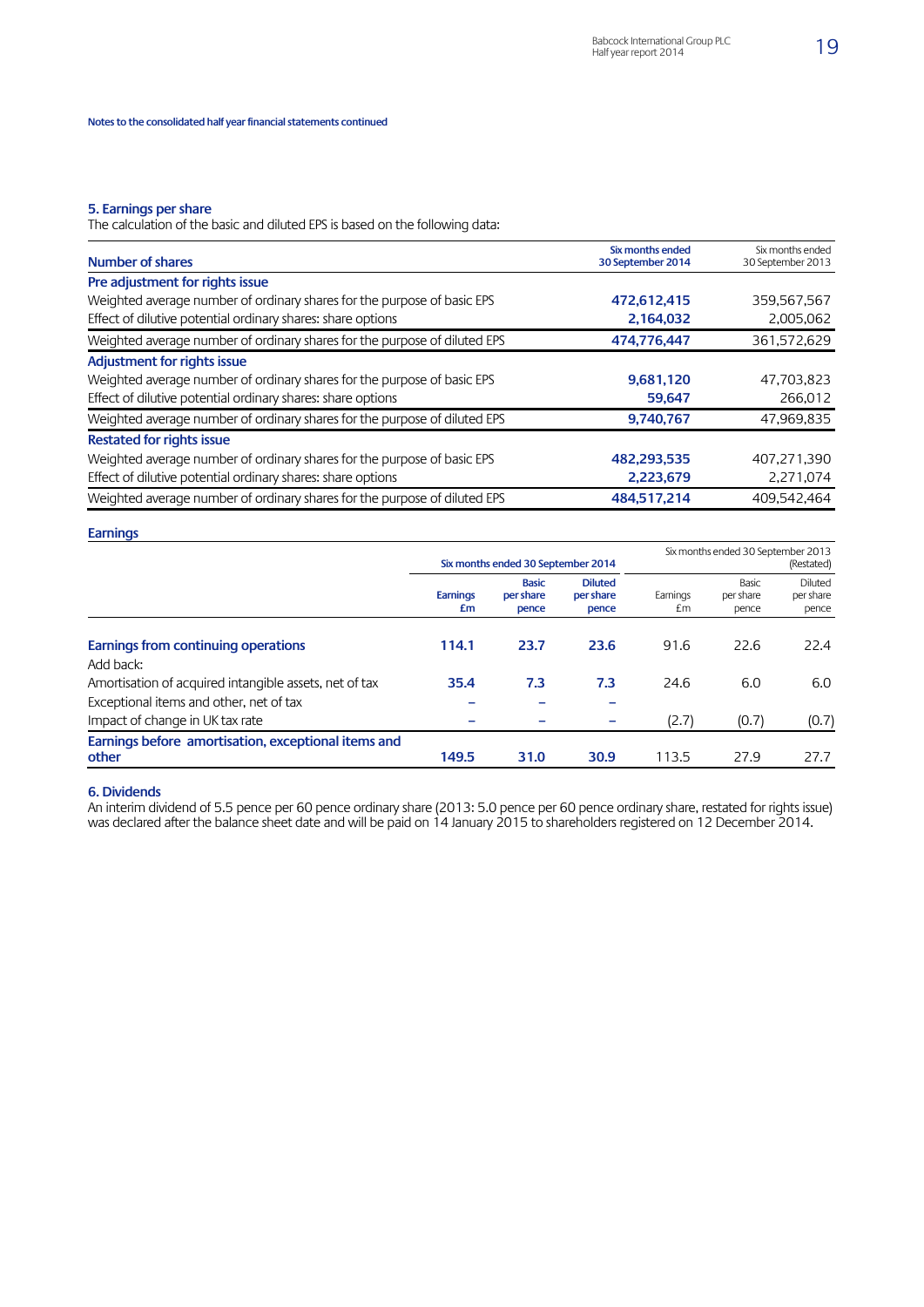#### **7. Investments in and loans to joint ventures and associates**

|                                               | Investment in joint ventures and<br>associates    |                                                   | Loans to joint ventures and<br>associates         |                                                   |                                                   | Total                                             |
|-----------------------------------------------|---------------------------------------------------|---------------------------------------------------|---------------------------------------------------|---------------------------------------------------|---------------------------------------------------|---------------------------------------------------|
|                                               | Six months<br>ended<br>30 September<br>2014<br>£m | Six months<br>ended<br>30 September<br>2013<br>£m | Six months<br>ended<br>30 September<br>2014<br>£m | Six months<br>ended<br>30 September<br>2013<br>£m | Six months<br>ended<br>30 September<br>2014<br>£m | Six months<br>ended<br>30 September<br>2013<br>£m |
| At 1 April                                    | 52.3                                              | 18.6                                              | 50.6                                              | 51.1                                              | 102.9                                             | 69.7                                              |
| Acquisition of joint ventures and associates  | 8.3                                               |                                                   |                                                   |                                                   | 8.3                                               |                                                   |
| Loans to/(repayments from) joint ventures and |                                                   |                                                   |                                                   |                                                   |                                                   |                                                   |
| associates                                    |                                                   |                                                   | (2.3)                                             | (0.6)                                             | (2.3)                                             | (0.6)                                             |
| Share of profits                              | 10.6                                              | 10.2                                              |                                                   |                                                   | 10.6                                              | 10.2                                              |
| Dividends received                            | (6.2)                                             | (0.9)                                             |                                                   |                                                   | (6.2)                                             | (0.9)                                             |
| Interest accrued                              |                                                   |                                                   | 2.4                                               | 2.3                                               | 2.4                                               | 2.3                                               |
| Interest received                             |                                                   |                                                   | (1.8)                                             | (1.8)                                             | (1.8)                                             | (1.8)                                             |
| Fair value adjustment of derivatives          | (12.2)                                            | 21.6                                              |                                                   |                                                   | (12.2)                                            | 21.6                                              |
| Tax on fair value adjustment of derivative    | (1.0)                                             | (5.0)                                             |                                                   |                                                   | (1.0)                                             | (5.0)                                             |
| Foreign exchange                              | (0.4)                                             | (0.1)                                             |                                                   |                                                   | (0.4)                                             | (0.1)                                             |
| Total                                         | 51.4                                              | 44.4                                              | 48.9                                              | 51.0                                              | 100.3                                             | 95.4                                              |

### **8. Other financial instruments**

|                                                         |                     | Assets              | Liabilities         |                     |
|---------------------------------------------------------|---------------------|---------------------|---------------------|---------------------|
|                                                         | Six months<br>ended | Six months<br>ended | Six months<br>ended | Six months<br>ended |
|                                                         | 30 September        | 30 September        | 30 September        | 30 September        |
|                                                         | 2014                | 2013                | 2014                | 2013                |
|                                                         | £m                  | £m                  | £m                  | £m                  |
| <b>Non-current</b>                                      |                     |                     |                     |                     |
| US private placement – currency and interest rate swaps | 8.7                 | 9.4                 |                     |                     |
| Non-controlling interest put options                    |                     |                     | 10.7                | 8.9                 |
|                                                         | 8.7                 | 9.4                 | 10.7                | 8.9                 |
| <b>Current</b>                                          |                     |                     |                     |                     |
| Interest rate hedge                                     |                     |                     | 1.6                 | 2.2                 |
| Cross currency swaps                                    |                     |                     | 3.5                 | 4.1                 |
| Other currency hedges                                   | 7.4                 | 6.2                 | 12.6                | 3.4                 |
|                                                         | 7.4                 | 6.2                 | 17.7                | 9.7                 |

The Group enters into forward foreign currency contracts to hedge the currency exposures that arise on sales, purchases, deposits and borrowings denominated in foreign currencies, as the transactions occur.

The Group enters into interest rate hedges against interest rate exposure and to create a balance between fixed and floating interest rates.

The fair values of the financial instruments, excluding the non-controlling interest put option, are based on valuation techniques (level 2) using underlying market data and discounted cash flows.

The fair value of the non-controlling interest put options are based on valuation techniques (level 3) using discounted cash flows. Future cash flows are derived from approved budgets using a discount rate of 8%.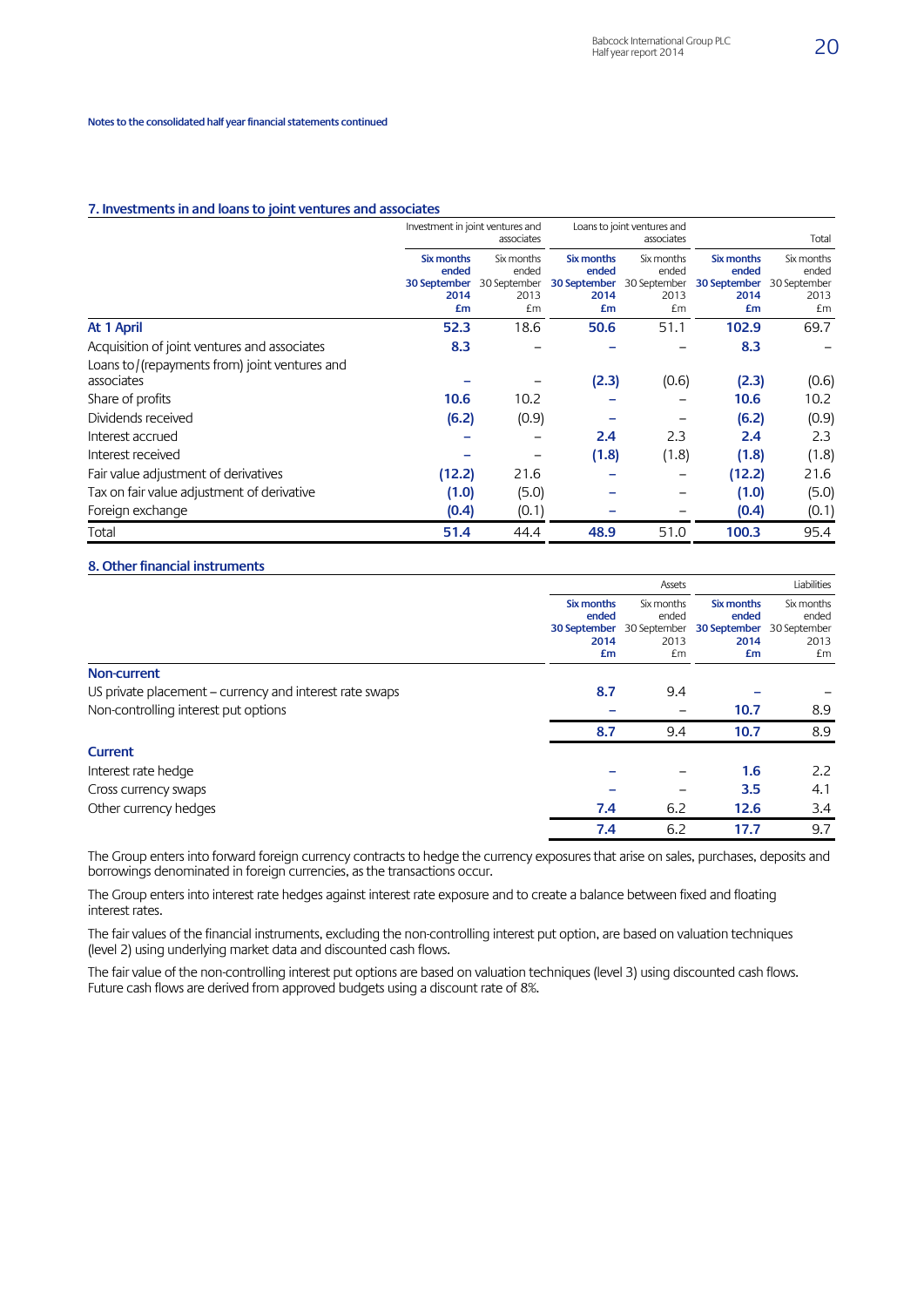### **9. Reconciliation of operating profit to cash generated from operations**

| Year ended<br>31 March<br>2014<br>£m |                                                                                          | Six months<br>ended<br>30 September 30 September<br>2014<br>£m | Six months<br>ended<br>2013<br>£m |
|--------------------------------------|------------------------------------------------------------------------------------------|----------------------------------------------------------------|-----------------------------------|
|                                      | Cash flows from operating activities                                                     |                                                                |                                   |
|                                      | 317.2 Operating profit before amortisation of acquired intangibles and exceptional items | 205.5                                                          | 142.2                             |
|                                      | (84.1) Amortisation of acquired intangibles and exceptional items                        | (42.9)                                                         | (28.9)                            |
|                                      | 233.1 Group operating profit                                                             | 162.6                                                          | 113.3                             |
|                                      | 40.0 Depreciation of property, plant and equipment                                       | 33.8                                                           | 19.2                              |
| 66.7                                 | Amortisation of intangible assets                                                        | 48.8                                                           | 32.0                              |
| $1.5\,$                              | Investment income                                                                        | 0.7                                                            | 0.8                               |
|                                      | 12.2 Share-based payments                                                                | 8.0                                                            | 7.2                               |
|                                      | 0.3 Profit on disposal of property, plant and equipment                                  | (0.2)                                                          | (0.3)                             |
|                                      | 353.8 Operating cash flows before movement in working capital                            | 253.7                                                          | 172.2                             |
|                                      | (43.7) Decrease/(Increase) in inventories                                                | 3.1                                                            | (31.8)                            |
|                                      | (67.6) Increase in receivables                                                           | (22.6)                                                         | (16.9)                            |
|                                      | 91.3 Increase in payables                                                                | 19.1                                                           | 46.6                              |
|                                      | (31.3) Decrease in provisions                                                            | (16.3)                                                         | (18.7)                            |
|                                      | 24.2 Exceptional items – acquisition costs                                               | (14.0)                                                         |                                   |
|                                      | (47.2) Retirement benefit payments in excess of income statement                         | (6.2)                                                          | (4.5)                             |
|                                      | 279.5 Cash generated from operations                                                     | 216.8                                                          | 146.9                             |

### **10. Movement in net debt**

| Year ended<br>31 March<br>2014<br>£m |                                                                          | Six months<br>ended<br>30 September<br>2014<br>£m | Six months<br>ended<br>30 September<br>2013<br>(restated*)<br>£m |
|--------------------------------------|--------------------------------------------------------------------------|---------------------------------------------------|------------------------------------------------------------------|
|                                      | (14.0) Increase/(decrease) in cash in the period                         | 89.1                                              | 10.6                                                             |
|                                      | 4.5 Cash flow from the (increase) / decrease in debt and lease financing | 151.2                                             | (13.3)                                                           |
|                                      | (9.5) Change in net funds resulting from cash flows                      | 240.3                                             | (2.7)                                                            |
|                                      | (1.3) Loans and finance leases acquired with subsidiaries                | (976.5)                                           | (1.3)                                                            |
|                                      | (19.0) New finance leases                                                | (33.5)                                            | (16.6)                                                           |
|                                      | (0.5) Movement in joint venture and associates loans                     | (1.7)                                             | (0.1)                                                            |
|                                      | (3.9) Foreign currency translation differences and other                 | 20.2                                              | (1.0)                                                            |
|                                      | (34.2) Movement in net debt in the period                                | (751.2)                                           | (21.7)                                                           |
|                                      | (499.5) Net debt at the beginning of the period                          | (533.7)                                           | (499.5)                                                          |
|                                      | (533.7) Net debt at the end of the period                                | (1,284.9)                                         | (521.2)                                                          |

\* restated to include loans to joint ventures and associates.

### **11. Changes in net debt**

|                                                      | At      |           |               |             | Exchange | At                    |
|------------------------------------------------------|---------|-----------|---------------|-------------|----------|-----------------------|
|                                                      | 1 April |           | Acquisitions  | New finance |          | movement 30 September |
|                                                      | 2014    | Cash flow | and disposals | leases      | /other   | 2014                  |
|                                                      | £m      | £m        | £m            | £m          | £m       | £m                    |
| Cash and bank balances                               | 86.3    | 10.2      | 74.4          |             | (3.6)    | 167.3                 |
| Bank overdrafts                                      | (15.1)  | 4.5       |               |             | 0.3      | (10.3)                |
| Cash, cash equivalents and bank overdrafts at end of |         |           |               |             |          |                       |
| period                                               | 71.2    | 14.7      | 74.4          |             | (3.3)    | 157.0                 |
| Debt                                                 | (633.2) | 142.1     | (832.0)       |             | 3.8      | (1,319.3)             |
| Finance leases                                       | (18.8)  | 9.1       | 144.5)        | (33.5)      | 7.5      | (180.2)               |
|                                                      | (652.0) | 151.2     | (976.5)       | (33.5)      | 11.3     | (1,499.5)             |
| Net debt before derivatives                          | (580.8) | 165.9     | (902.1)       | (33.5)      | 8.0      | (1,342.5)             |
| Net debt derivative                                  | (3.5)   |           |               |             | 12.2     | 8.7                   |
| Joint venture and associate loans                    | 50.6    | (1.7)     |               |             |          | 48.9                  |
| Net debt including derivative                        | (533.7) | 164.2     | (902.1)       | (33.5)      | 20.2     | (1,284.9)             |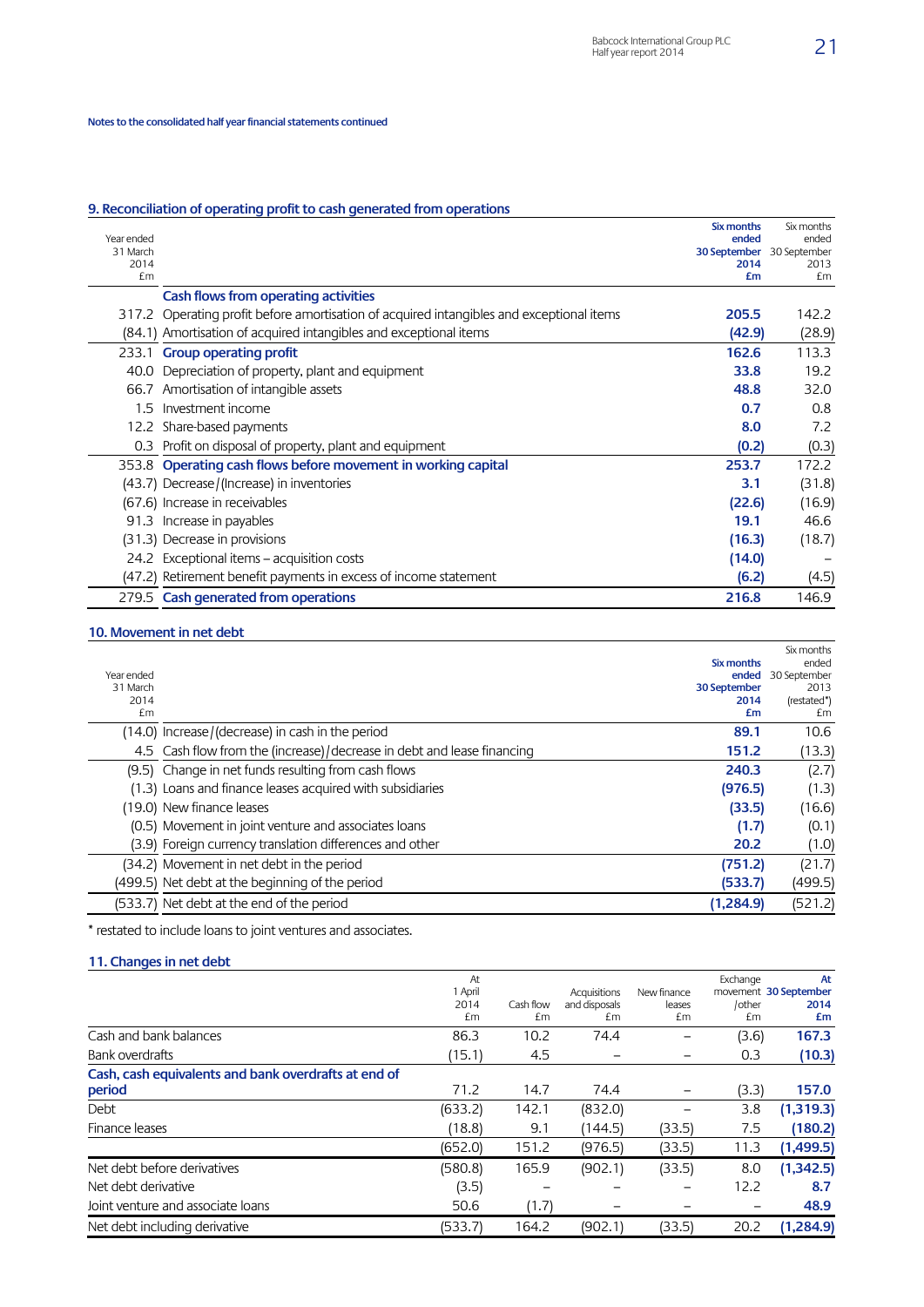### **12. Pensions**

Analysis of movement in the balance sheet

|                                       | Six months                         | Six months |
|---------------------------------------|------------------------------------|------------|
|                                       | ended<br>30 September 30 September | ended      |
|                                       | 2014                               | 2013       |
|                                       | £m                                 | £m         |
| Fair value of plan assets             |                                    |            |
| At 1 April                            | 3,220.1                            | 3,204.8    |
| (Settlements)/transfers in            |                                    | (3.3)      |
| Expected return                       | 69.5                               | 67.8       |
| Actuarial gain / (loss)               | 230.1                              | (166.5)    |
| Change in reimbursement rights        | (11.5)                             | (5.9)      |
| <b>Employer contributions</b>         | 29.7                               | 29.5       |
| Employee contributions                | 2.5                                | 2.8        |
| Benefits paid                         | (77.8)                             | (70.7)     |
| At 30 September                       | 3,462.6                            | 3,058.5    |
| Present value of benefit obligations  |                                    |            |
| At 1 April                            | 3,487.7                            | 3,465.8    |
| (Settlements)/transfers in            |                                    | (3.3)      |
| Service cost                          | 21.6                               | 22.2       |
| Incurred expenses                     | 1.8                                | 2.7        |
| Interest cost                         | 72.8                               | 71.0       |
| Employee contributions                | 2.5                                | 2.8        |
| Actuarial loss / (gains)              | 188.1                              | (67.8)     |
| Experience losses                     | 36.5                               | 17.9       |
| Benefits paid                         | (77.8)                             | (70.7)     |
| At 30 September                       | 3,733.2                            | 3,440.6    |
| Present value of unfunded obligations | (0.1)                              | (0.1)      |
| <b>IFRIC 14 adjustment</b>            |                                    |            |
| Net deficit at 30 September           | (270.7)                            | (382.2)    |
| Net deficit at 31 March 2014          | (267.7)                            | (261.1)    |

## **Analysis of charge to Income Statement**

|                                         | Six months | Six months                |
|-----------------------------------------|------------|---------------------------|
|                                         | ended      | ended                     |
|                                         |            | 30 September 30 September |
|                                         | 2014       | 2013                      |
|                                         | £m         | £m                        |
| Current service cost                    | 21.6       | 22.2                      |
| Incurred expenses                       | 1.8        | 2.7                       |
| Total included within operating profit  | 23.4       | 24.9                      |
| Net interest costs                      | 5.5        | 5.4                       |
| Total included within profit before tax | 28.9       | 30.3                      |

As at 30 September 2014 the key assumptions used in valuing pension liabilities were:

| Discount rate  | 4.1% (31 March 2014: 4.5%) |
|----------------|----------------------------|
| Inflation rate | 3.2% (31 March 2014: 3.3%) |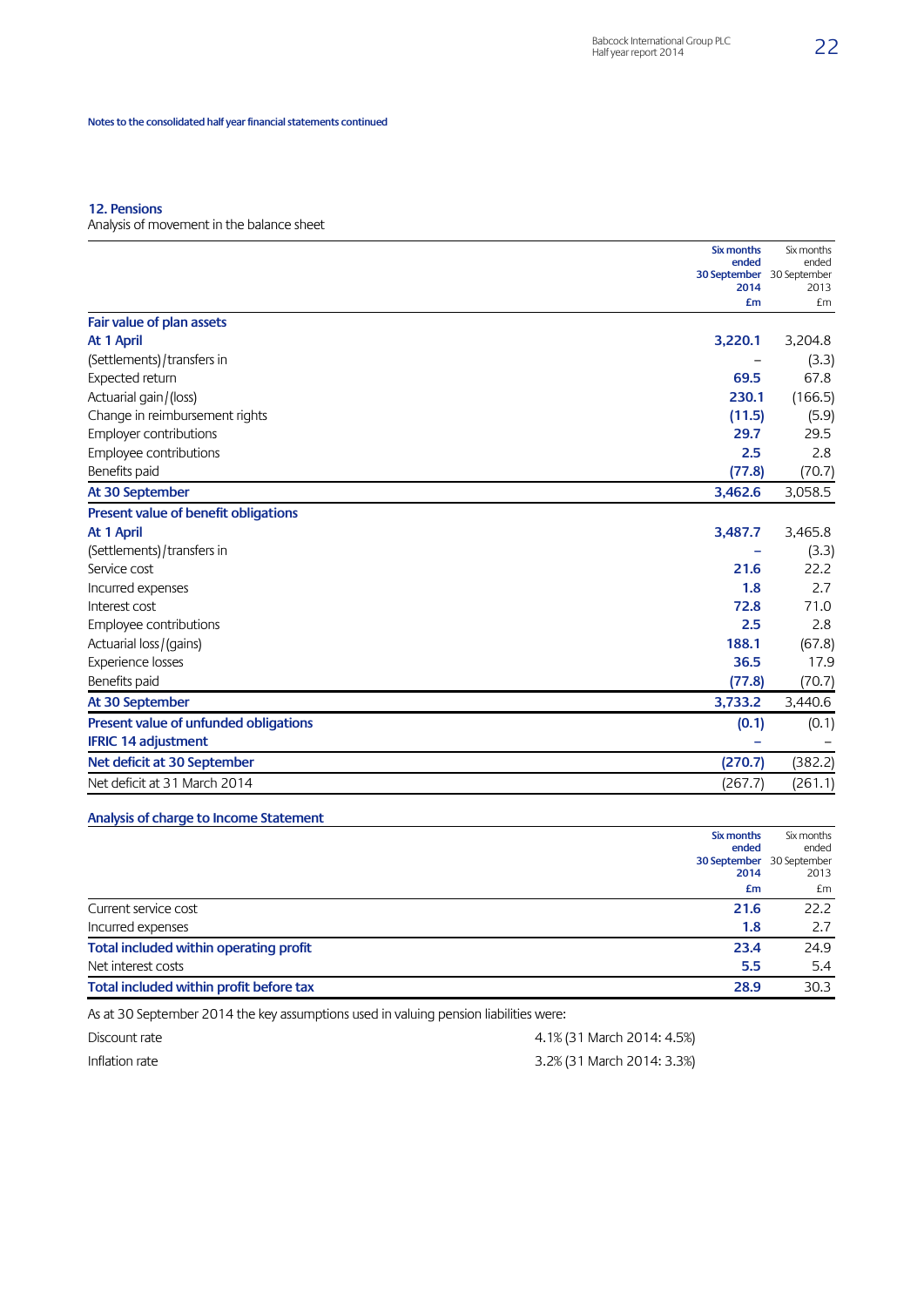#### **13a. Acquisition (current year)**

On 16 May 2014 the Group acquired Avincis Mission Critical Services Topco Limited ("Avincis") for £899.5 million (€1,088.5 million). The Group also assumed the Avincis debt of £859.7 million . Avincis is a leading provider of helicopter and fixed wing services in mission critical operations such as medical, search and rescue, fire-fighting and civil protection in Europe and a leading supplier of critical offshore crew-change helicopter services to the oil and gas industry in the UK sector of the North Sea.

On 29 June 2014 the Group acquired 84.6% of Scandinavian AirAmbulance AB ("SAA") for £25.3 million (SEK290.3 million) including deferred consideration of £7.3 million (SEK 84.2 million). This company provides helicopter services in medical mission critical services in Sweden and Finland.

The goodwill arising on the acquisition derives from the market position of the entities involved.

Details of provisional assets acquired and the provisional goodwill are as follows:

|                                           | <b>Avincis</b><br>£m | <b>SAA</b><br>£m | <b>Total</b><br>£m |
|-------------------------------------------|----------------------|------------------|--------------------|
| <b>Cost of acquisition</b>                |                      |                  |                    |
| Cash paid                                 | 899.5                | 18.0             | 917.5              |
| Deferred consideration                    | -                    | 7.3              | 7.3                |
| Purchase consideration                    | 899.5                | 25.3             | 924.8              |
| Fair value of assets acquired (see below) | (4.2)                | (2.5)            | (6.7)              |
| <b>Goodwill</b>                           | 903.7                | 27.8             | 931.5              |

The goodwill arises from the market position and future synergistic growth expectations.

Net assets and liabilities arising from the acquisition are as follows:

|                                            |                                                  | <b>Avincis</b>                              |                                                  | <b>SAA</b>                                  |                                                  | <b>Total</b>                                |
|--------------------------------------------|--------------------------------------------------|---------------------------------------------|--------------------------------------------------|---------------------------------------------|--------------------------------------------------|---------------------------------------------|
|                                            | <b>Book value of</b><br>assets<br>acquired<br>£m | Provisional<br>fair value<br>acquired<br>£m | <b>Book value of</b><br>assets<br>acquired<br>£m | Provisional<br>fair value<br>acquired<br>£m | <b>Book value of</b><br>assets<br>acquired<br>£m | Provisional<br>fair value<br>acquired<br>£m |
| Goodwill                                   | 163.9                                            |                                             |                                                  |                                             | 163.9                                            |                                             |
| Acquired intangibles*                      | 11.6                                             | 413.5                                       |                                                  | 15.5                                        | 11.6                                             | 429.0                                       |
| Other intangible assets                    | 7.1                                              | 4.9                                         |                                                  |                                             | 7.1                                              | 4.9                                         |
| Property, plant and equipment              | 699.7                                            | 575.5                                       | 57.0                                             | 41.4                                        | 756.7                                            | 616.9                                       |
| Investments                                | 8.3                                              | 8.3                                         |                                                  |                                             | 8.3                                              | 8.3                                         |
| Deferred tax                               | 10.3                                             | (66.1)                                      | (2.9)                                            | (1.4)                                       | 7.4                                              | (67.5)                                      |
| Income tax                                 | 1.4                                              | (8.8)                                       | 0.7                                              | 0.7                                         | 2.1                                              | (8.1)                                       |
| Cash, cash equivalents and bank overdrafts | 67.0                                             | 67.0                                        | 9.0                                              | 9.0                                         | 76.0                                             | 76.0                                        |
| Bank loans                                 | (761.1)                                          | (808.1)                                     | (23.9)                                           | (23.9)                                      | (785.0)                                          | (832.0)                                     |
| Finance leases                             | (118.6)                                          | (118.6)                                     | (25.9)                                           | (25.9)                                      | (144.5)                                          | (144.5)                                     |
| Inventory                                  | 20.0                                             | 20.0                                        | 0.1                                              | 0.1                                         | 20.1                                             | 20.1                                        |
| Current assets                             | 138.9                                            | 138.9                                       | 5.9                                              | 5.9                                         | 144.8                                            | 144.8                                       |
| Current and non-current liabilities        | (160.1)                                          | (162.3)                                     | (9.0)                                            | (23.0)                                      | (169.1)                                          | (185.3)                                     |
| Provisions                                 | (22.8)                                           | (68.4)                                      |                                                  | (1.3)                                       | (22.8)                                           | (69.7)                                      |
| Non-controlling interests                  |                                                  |                                             |                                                  | 0.4                                         |                                                  | 0.4                                         |
| Net assets acquired                        | 65.6                                             | (4.2)                                       | 11.0                                             | (2.5)                                       | 76.6                                             | (6.7)                                       |

\* Acquired intangibles represents customer relationships which are in part contracted (order book) and in part non contracted and acquired brand values.

Cash outflow to acquire business net of cash acquired:

|                                                     | <b>Avincis</b><br>£m | <b>SAA</b><br>£m | <b>Total</b><br>£m |
|-----------------------------------------------------|----------------------|------------------|--------------------|
| Purchase consideration paid in cash                 | 899.5                | 18.0             | 917.5              |
| Cash, cash equivalents and bank overdrafts acquired | (67.0)               | (9.0)            | (76.0)             |
| Cash outflow in period                              | 832.5                | 9.0              | 841.5              |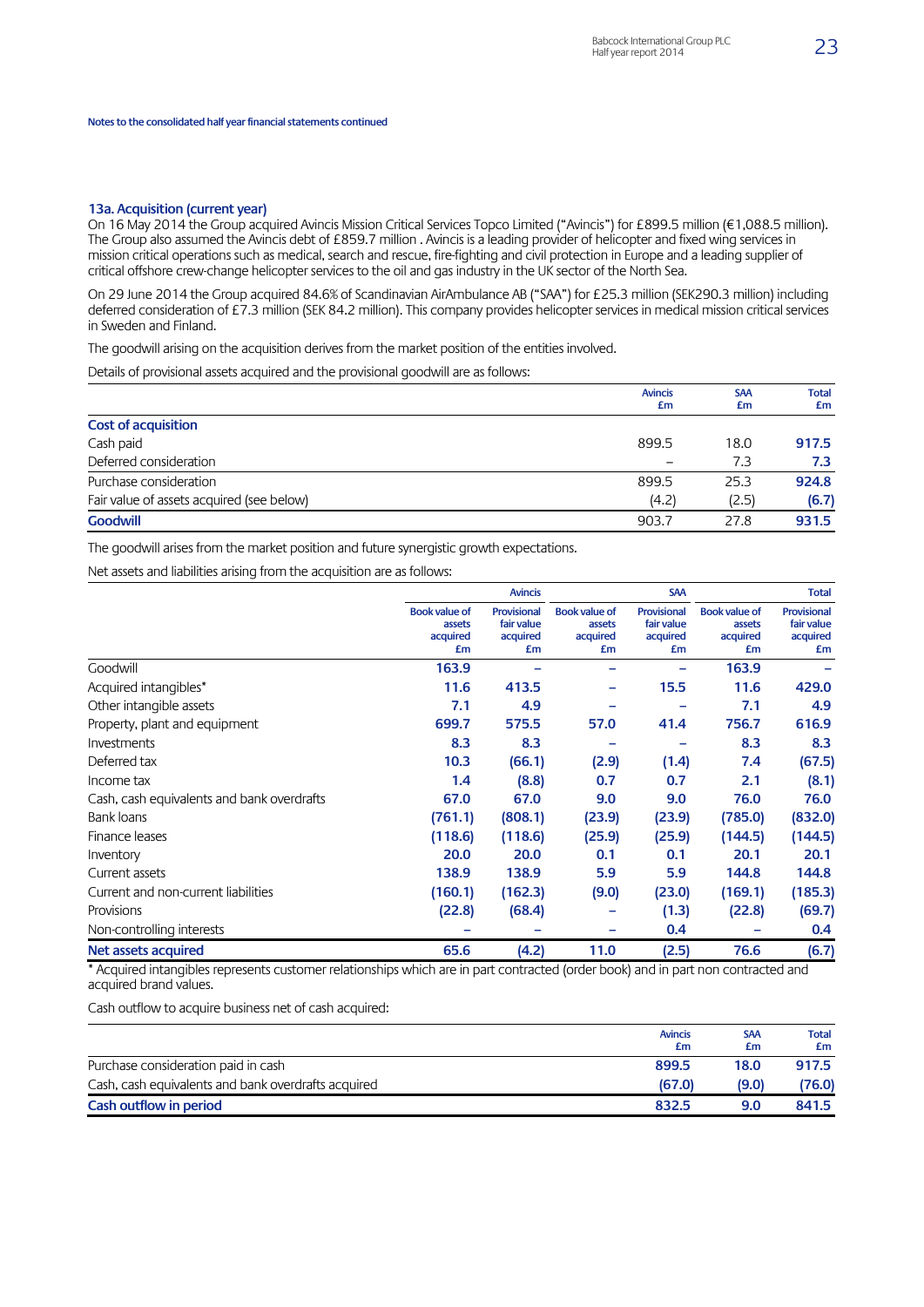#### **13a. Acquisition (current year) (continued)**

The revenue and operating profit of the acquired businesses since the date of acquisition and as if they had been acquired on 1 April 2014 are:

|                                                   |                                    | <b>Avincis</b>               | <b>SAA</b>                         |                              |  |
|---------------------------------------------------|------------------------------------|------------------------------|------------------------------------|------------------------------|--|
|                                                   | Since date of<br>acquisition<br>£m | For full six<br>months<br>£m | Since date of<br>acquisition<br>£m | For full six<br>months<br>£m |  |
| Group revenue                                     | 247.7                              | 289.1                        | 13.1                               | 25.8                         |  |
| Total revenue (including share of joint ventures) | 250.5                              | 292.8                        | 13.1                               | 25.8                         |  |
| Group operating profit                            | 33.9                               | 33.7                         | 1.8                                | 3.8                          |  |
| Underlying operating profit                       | 50.3                               | 50.5                         | 2.2                                | 4.2                          |  |

#### **13b. Acquisition (prior year)**

On 23 July 2013 the Group acquired Conbras Engenharia Ltda, a privately owned Brazilian company, for a consideration of £22.6 million (R\$75 million), including a maximum £4.4 million (R\$15 million) deferred consideration and earn out. Conbras operates in the facilities management sector, serving private and public customers across Brazil.

The goodwill arising on the acquisition derives from the market position of the entities involved.

Details of provisional assets acquired and the provisional goodwill are as follows:

|                                           | <b>Conbras</b><br>Engeharia Ltda |
|-------------------------------------------|----------------------------------|
|                                           | £m                               |
| <b>Cost of acquisition</b>                |                                  |
| Cash paid                                 | 18.2                             |
| Deferred consideration                    | 4.4                              |
| Purchase consideration                    | 22.6                             |
| Fair value of assets acquired (see below) | 6.5                              |
| <b>Goodwill</b>                           | 16.1                             |

The goodwill arises from the market position and future synergistic growth expectations.

Net assets and liabilities arising from the acquisition are as follows:

|                                            |                                                  | Conbras Engenharia Ltda                     |  |
|--------------------------------------------|--------------------------------------------------|---------------------------------------------|--|
|                                            | <b>Book value of</b><br>assets<br>acquired<br>£m | Provisional<br>fair value<br>acquired<br>£m |  |
| Acquired intangibles*                      | 0.1                                              | 9.3                                         |  |
| Property, plant and equipment              | 0.3                                              | 0.3                                         |  |
| Investments                                | 0.1                                              |                                             |  |
| Deferred tax                               | (0.7)                                            | (2.7)                                       |  |
| Income tax                                 | 0.2                                              | 0.2                                         |  |
| Cash, cash equivalents and bank overdrafts | 1.3                                              | 1.3                                         |  |
| Bank loans                                 | (1.3)                                            | (1.3)                                       |  |
| Current assets                             | 9.1                                              | 8.9                                         |  |
| Current and non-current liabilities        | (6.1)                                            | (6.8)                                       |  |
| Provisions                                 |                                                  | (2.7)                                       |  |
| Net assets acquired                        | 3.0                                              | 6.5                                         |  |

\* Acquired intangibles represents customer relationships which are in part contracted (order book) and in part non contracted.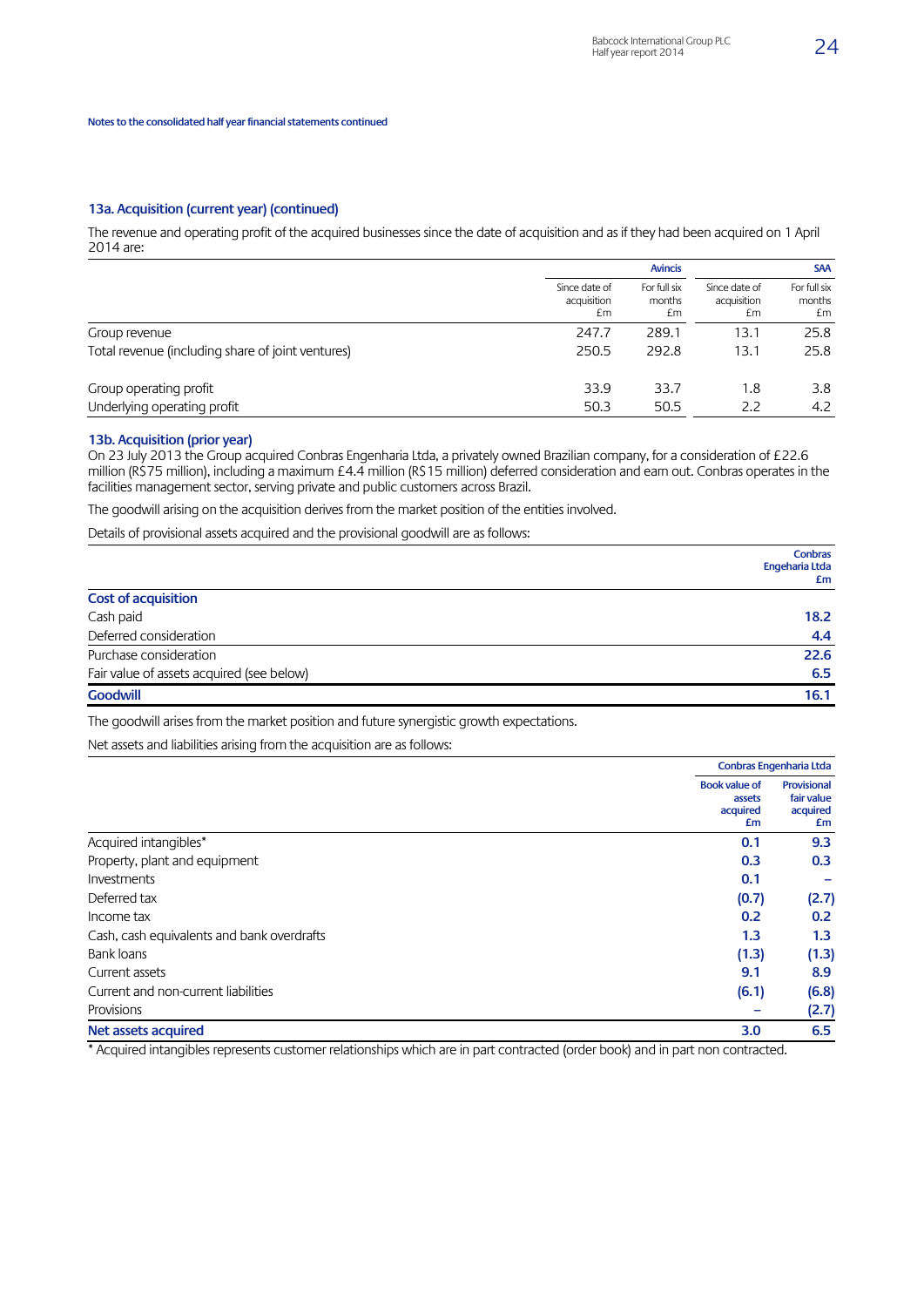#### **13b. Acquisition (prior year) Continued**

Cash outflow to acquire business net of cash acquired:

|                                                     | Conbras Engenharia Ltda<br>£m |
|-----------------------------------------------------|-------------------------------|
| Purchase consideration paid in cash                 | 18.2                          |
| Cash, cash equivalents and bank overdrafts acquired | (1.3)                         |
| Cash outflow in period                              | 16.9                          |

The revenue and operating profit of Conbras Engenharia Ltda since the date of acquisition and as if they had been acquired on 1 April 2013 are:

|                  | Since date of<br>acquisition<br>£m | For full six<br>months<br>£m |
|------------------|------------------------------------|------------------------------|
| Revenue          | 6.7                                | 22.6                         |
| Operating profit | 0.6                                | ЭQ<br>د.ء                    |

#### **14. Disposals**

During the period the Group paid certain accrued costs on previously disposed of businesses. During the previous period the Group received the deferred consideration on the disposal of the UKAEA Pension Administration Office. Details of final assets disposed of are as follows:

|                                                    | 30 September | 30 September |
|----------------------------------------------------|--------------|--------------|
|                                                    | 2014         | 2013         |
|                                                    | £m           | £m           |
| Deferred consideration received                    |              | 4.2          |
| Accrued costs on previously disposed of businesses | (1.6)        | 1.9)         |
| Net cash flow                                      | (1.6)        |              |

#### **15. Transactions with non-controlling interests**

During the period part of the Target Cranes put option was exercised resulting in the non-controlling interest being reduced from 35.6% to 28%. In addition part of the put option lapsed on transfer of the balance to a third party.

The following were the transactions with non-controlling interests:

|                                                                                                                                                                                                                                                                                                                                                   | Increase<br>(decrease) in<br>retained<br>earnings<br>£m | Increase/<br>(decrease) in non-<br>controlling<br><b>interests</b><br>£m | Cash<br>outflow/<br>(inflow)<br>£m |
|---------------------------------------------------------------------------------------------------------------------------------------------------------------------------------------------------------------------------------------------------------------------------------------------------------------------------------------------------|---------------------------------------------------------|--------------------------------------------------------------------------|------------------------------------|
| During the period part of the put option in Target Cranes was exercised. As a result 7.6% of<br>shares in Target Cranes were purchased, in cash, from the non-controlling interest for £4.3<br>million utilising the put option valuation within the balance sheet. This resulted in a transfer<br>from non-controlling interest of £2.1 million. | 2.1                                                     | (2.1)                                                                    | 4.3                                |
| Following the exercising of part of the put option the balance lapsed and was transferred<br>to reserves. The Put Option liability was shown as non-current Other financial liabilities on<br>the balance sheet.                                                                                                                                  | 3.4                                                     |                                                                          |                                    |
| Transactions with non-controlling interests                                                                                                                                                                                                                                                                                                       | 5.5                                                     | (2.1)                                                                    | 4.3                                |

#### **16. Related party transactions**

Related party transactions in the half year to 30 September 2014 are; sales to joint ventures and associates amounting to £131.6 million (2013: £125.8 million), purchases from joint ventures and associates amounting to £0.4 million (2013: £0.2 million) and sales to companies with common directors amounting to £5.6 million (2013: £4.8 million). Purchases from companies with common directors amounted to £1.0 million (2013: £nil).

#### **17. Contingent liability**

The Group is monitoring the development of legal requirements around the calculation of holiday pay in the UK and should changes come into effect, the Group may face potential claims from employees.

#### **18. Financial information**

The financial information in this half year report does not constitute statutory accounts within the meaning of Section 434 of the Companies Act 2006. Statutory accounts for the year ended 31 March 2014 were approved by the Board on 19 May 2014 and delivered to the Registrar of Companies. The report of the auditors on those accounts was unqualified, did not contain an emphasis of matter paragraph and did not contain any statement under Section 498 of the Companies Act 2006.